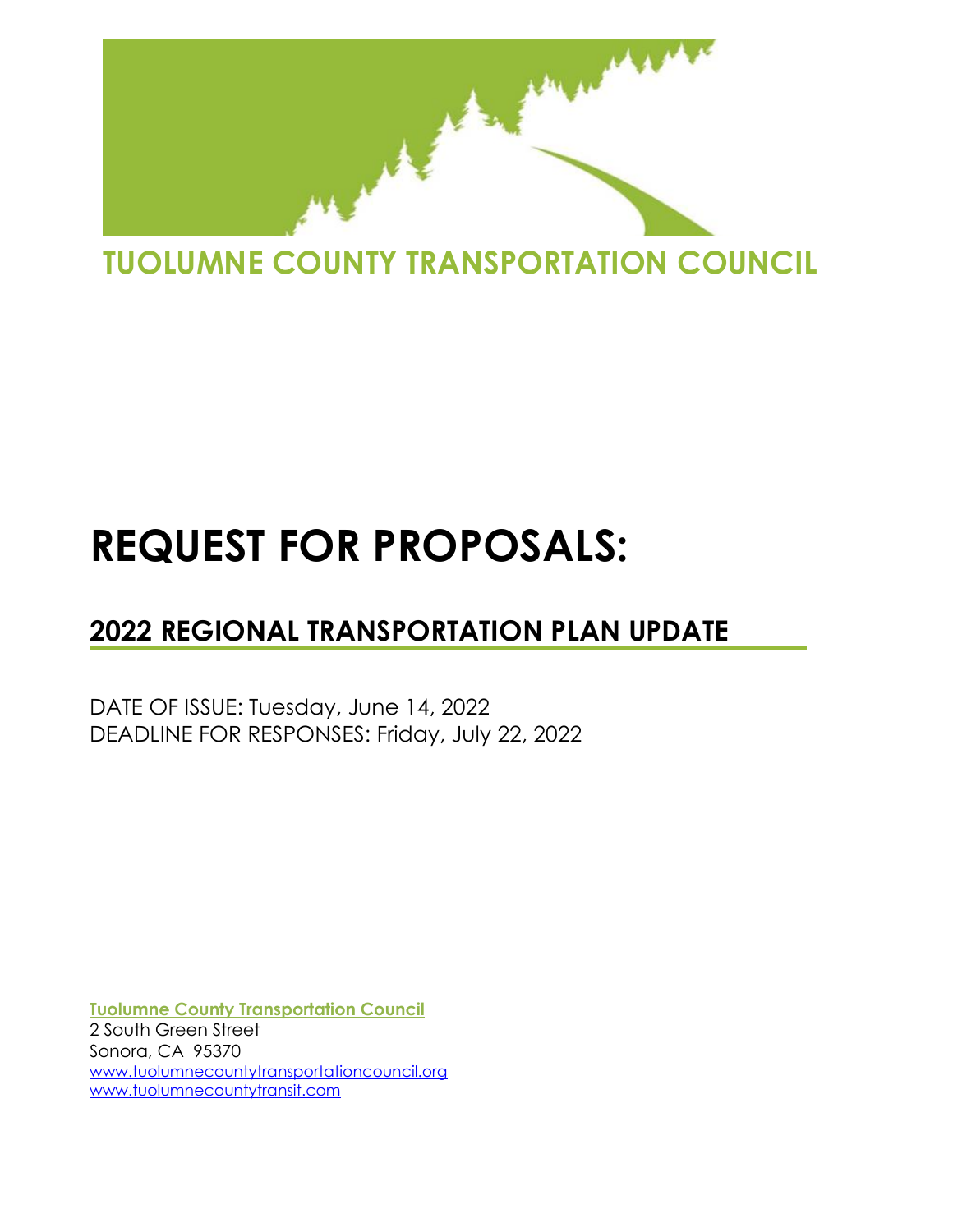# **TABLE OF CONTENTS**

| Addenda Acknowledgement Form (required with submittals)  12                                    |  |
|------------------------------------------------------------------------------------------------|--|
| Attachment A: Draft Agreement<br>Attachment B: List of Recent Plans and Studies to be Included |  |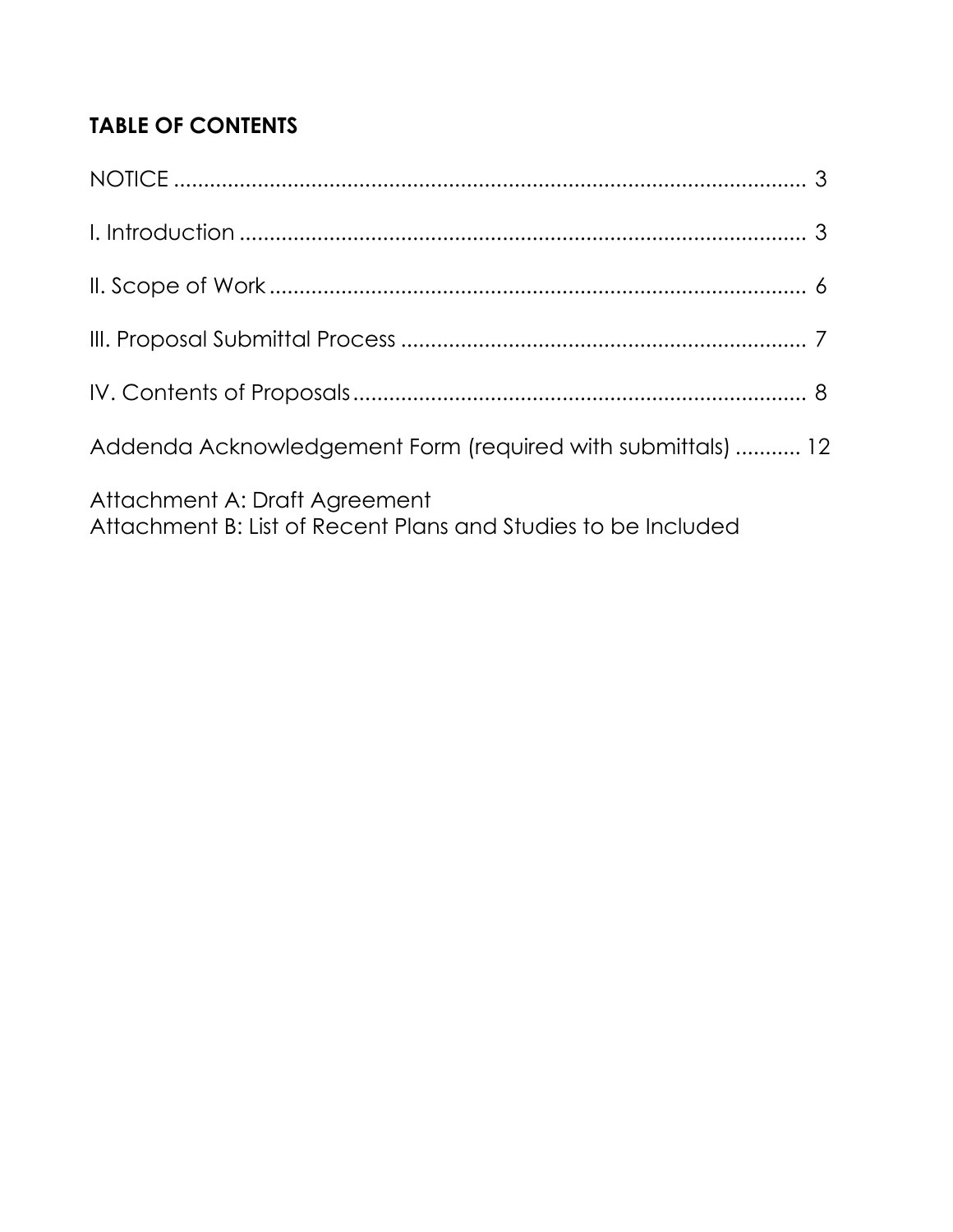### **NOTICE**

The Tuolumne County Transportation Council (TCTC) is soliciting proposals to retain a consultant to complete the 2022 Regional Transportation Plan (RTP) Update including the accompanying environmental document and other associated documents. The goal of this project is to update the 2016 Regional Transportation Plan. The updated Regional Transportation Plan will both be consistent with all necessary local documents as well as comply with all appropriate federal and state requirements.

# **Request for Proposals**

Date of Issue: Tuesday, June 14, 2022

# **Deadline for Responses: Friday, July 22, 2022 by 3:00 PM 10 copies** of the completed response package (see requirements in document below), including all supplementary materials, may be hand-delivered by the deadline or received by TCTC by mail by the deadline at the following address:

**Tuolumne County Transportation Council / Transit Agency 975 Morning Star drive, Suite A Sonora, CA 95370**

Attention: Shannon Thaggard, Project Manager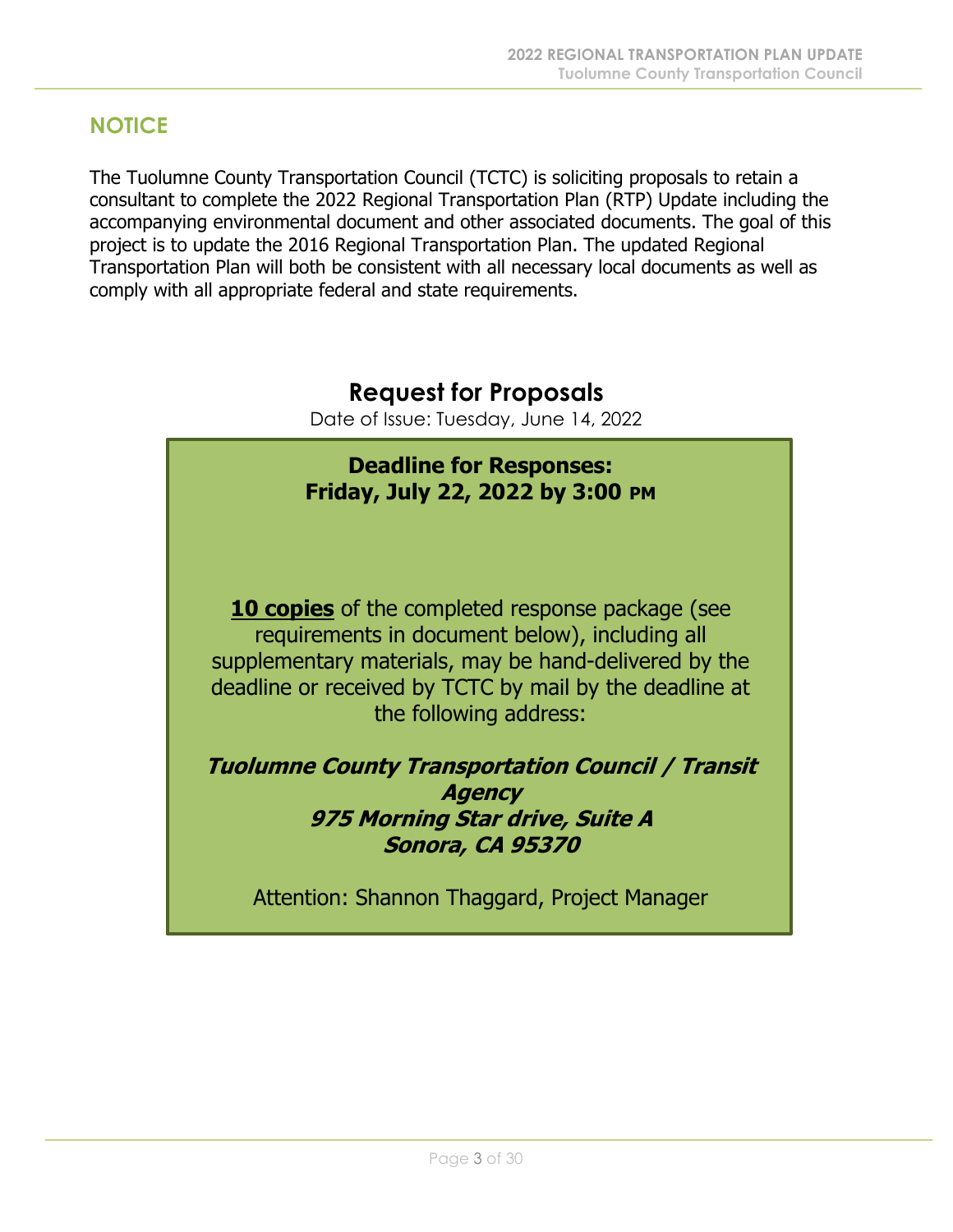# **I. Introduction**

Tuolumne County is located in the center of the historic California Mother Lode area along the western slope of the Sierra Nevada mountain range. The area has dispersed residential and commercial developments located on frequently challenging, mountainous terrain. The County is bordered on the north by Calaveras County, on the South by Mariposa County, on the west by Stanislaus County and on the east by Alpine and Mono Counties. The City of Sonora is the only incorporated city in Tuolumne County and is also the County Seat.

The county's unique location means there are numerous historic locations sprinkled throughout the county. Being situated along the western slope of the Sierra Nevada mountain range means the county is surrounded by a wealth of natural resources. There are State and National parks, as well as recreation centers such as ski resorts, throughout and all around the County. These things combined means the county relies heavily upon tourism for economic health though it also sees employment in a number of other areas such as retail, lumber, government, healthcare, construction, and manufacturing.

#### **Background**

The Tuolumne County Transportation Council/ Transit Agency (TCTC/TCTA) was originally formed in 1972 with the establishment of the Tuolumne County & Cities Area Planning Council (TCCAPC). This body served as the Regional Transportation Planning Agency (RTPA) until 2003 when the Joint Powers Agreement was amended leading to the formation of the TCTC. The Transit Agency was formed on August 24<sup>th</sup>, 2011. Board membership is comprised of two (2) members from and appointed by, the Tuolumne County Board of Supervisors and two (2) member from and appointed by the Sonora City Council. One (1) citizen at large are voted in by a majority of the TCTC.

In accordance with California Government Code Section 65080, TCTC is mandated to prepare and periodically update the Regional Transportation Plan (RTP). The RTP identifies present and future needs, deficiencies, and constraints and analyzes potential solutions. It considers short-range (0-10 years) and long-range (11-25 years) transportation investments for all modes, including highways, public transportation, bicycle facilities, pedestrian facilities, railroads, aviation, and goods movement within a financially constrained environment. Then, it defines the policies, plans, and programs for the coordination and programming of transportation improvements throughout the Tuolumne County Region.

The previous, 2016 RTP Update saw the introduction of several new sections and updates ranging from sustainability to revenue. The first of these new chapters was the optional Rural Sustainable Strategies (RSS) chapter that discussed rural sustainable strategies that was focused on achieving TCTC's RTP goals as well as goals in SB 375, AB 32, and Governor Brown's Executive Order B-30-15. This chapter acknowledged that AB 32 and SB 375 implementation presented significant challenges to rural areas and made an effort to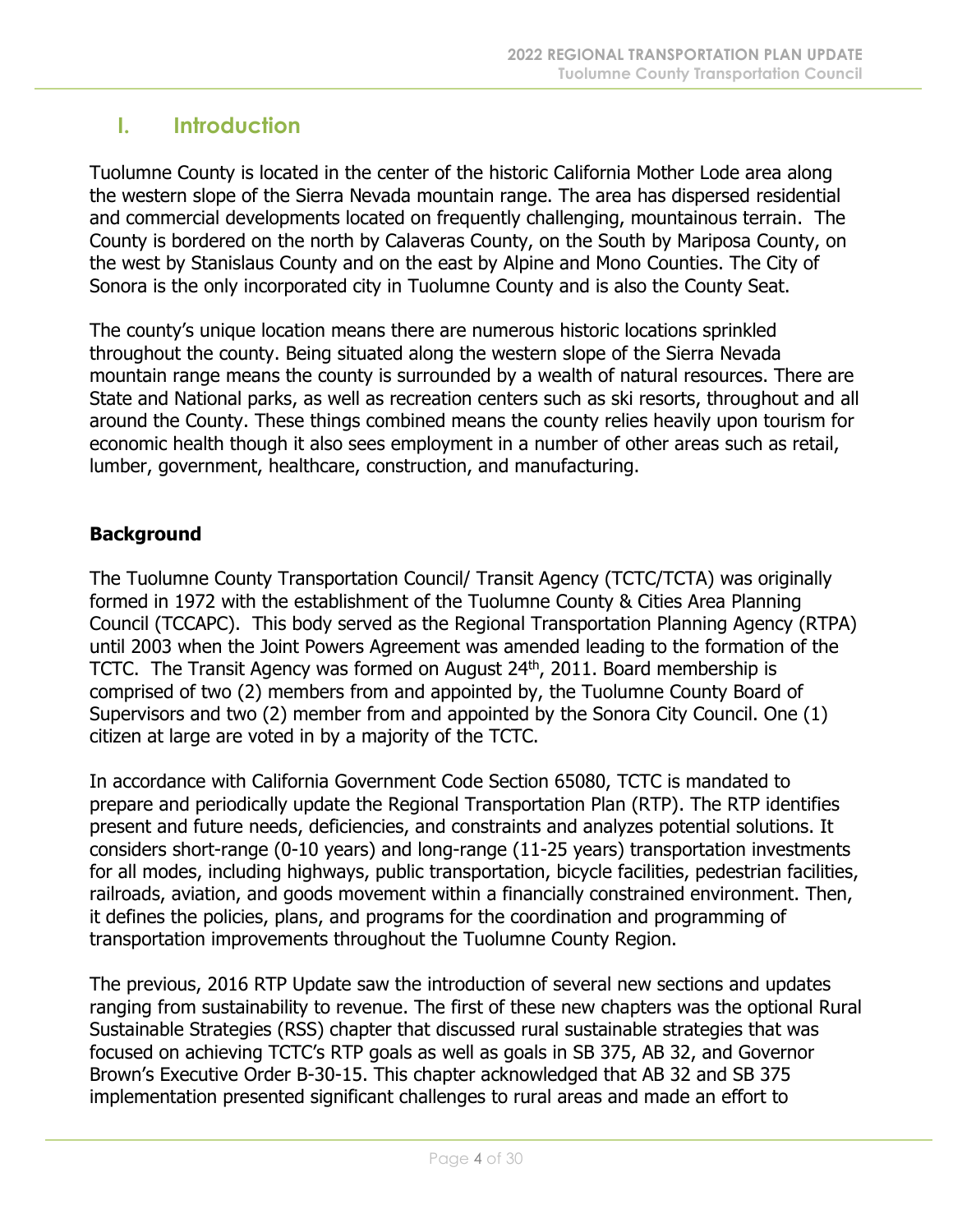examine what sustainability was for rural communities. There were six new chapters introduced which talked about individual modes of transportation (State Highways, Local Streets and Roads, Aviation, Non-Motorized Transportation, Railroads, and Public Transportation). Another of the new chapters talked about regional and interregional transportation and contained ten regional performance measures that tracked progress towards attaining ten regional goals. The remaining new chapters discussed funding challenges, possible funding alternatives, and planned future major capital improvement projects.

The overall focus of the 2022 Regional Transportation Plan is directed at demonstrating alignment with California Transportation Commission (CTC) RTP guidance and the California Action Plan for Transportation Infrastructure by advancing the Region's climate resiliency, reimagining long term maintenance challenges improving multimodal accessibility, and public safety. However, this update is in a unique position in that there is a historic amount of change and technological advancement in the industry right now. Emerging technology will impact how people travel. This RTP Update needs to incorporate new technology alternatives and future travel characteristics into a long-term vision.

#### **Project Budget**

The maximum project budget for consulting services for the Regional Transportation Plan, accompanying Environmental Document, and associated studies, as part of this Request for Proposal (RFP), is \$201,440.

**Note: The Transit Demand Modeling part, including Vehicle Miles Traveled Analysis, of the 2022 RTP update will be provided by our consultant on retainer, Wood Rodgers with separate budget.** 

# **II. Scope of Work**

#### **A. Regional Transportation Plan**

#### **Task 1: Project Kick-Off, Steering Committee, and Coordination**

Establishing efficient communication and a clear direction is critical to the adoption of the Regional Transportation Plan as outlined by the RFP. The consultant team will facilitate a kick-off meeting with TCTC and the Steering Committee. The purpose of the meeting will be to discuss project expectations, project activities, schedule, and solidify roles and responsibilities. The consultant will also provide the TCTC with monthly reports and coordinate bi-monthly Steering Committee meetings. Data collection will be completed in coordination with staff and the Steering Committee to ensure relevant material is obtained.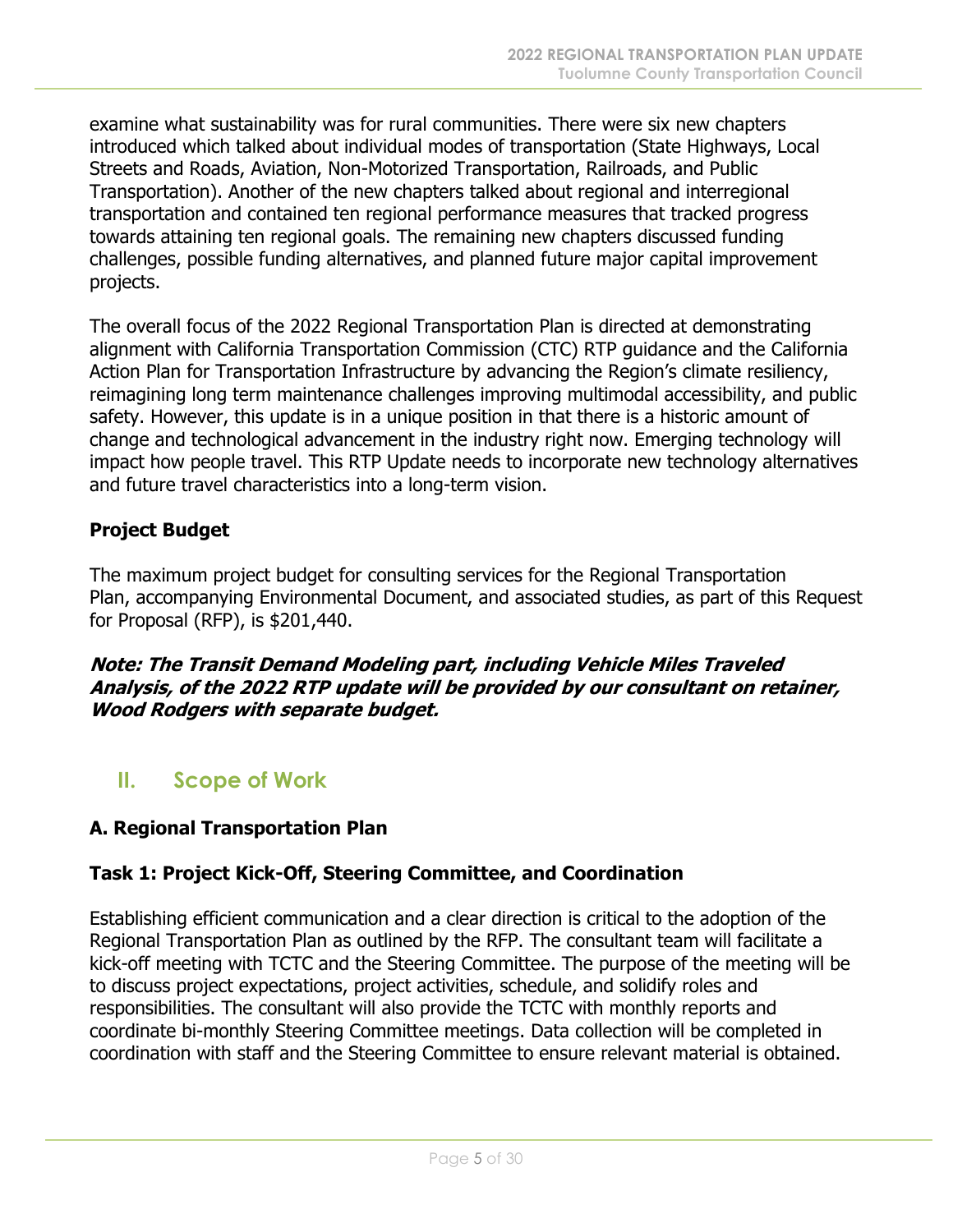#### **Task 2: Public Outreach**

The consultant will develop a comprehensive public outreach effort for the RTP process that meets the requirements of the legislation. The consultant will be responsible for conducting public workshops, preparing notices, graphics, displays and will compile all comments received. This outreach will be robust, educational, and ensure all outreach goals are met. Outreach will also include a focus on disadvantaged, minority, environmentally sensitive, and low-income individuals.

#### **Task 3: Establish Plan Principles and Goals**

The last few years have brought many changes to California. These changes have been unexpected, in the form of COVID-19, and traditional, in the form of policy updates. Among the policy updates, and most importantly, were Governor Newsom's 2019 and 2020 executive orders targeted at reducing greenhouse gas emissions (GHG) emissions in transportation, which account for more than 40 percent of all emissions, to reach the state's ambitious climate goals. The Climate Action Plan for Transportation Infrastructure sets California on an aggressive schedule to reach zero emissions and ensure equity for every member of the state. The 2022 RTP should have a heavy focus on supporting the Climate Action Plan for Transportation Infrastructure (CAPTI) in both goals and priority projects. In the realm of the unexpected, the COVID-19 pandemic significantly impacted all public transit in the nation. The 2022 plan will need to address recovery goals in addition to the above climate policy goals. Building upon documents included in Attachment B, the consultant will coordinate with TCTC to create a vision for the RTP using the two areas mentioned above as guides and determine desired results by establishing a set of principles and related goals. The consultant will identify overall regional needs, existing transportation infrastructure, and concerns/issues as they relate to funding and regional goals and policies. Identification of performance measures by which the RTP projects will be measured against will be a critical part of the process.

#### **Task 4: Consider Emerging Technology**

We are in a unique technological moment. The emerging technology we're seeing now will fundamentally change the average person's day-to-day life in coming years. Even more, a region such as ours which is rural, with difficult terrain, and variable weather has much to overcome in the process of implementing such technologies. TCTC wants to ensure that these technologies, their regional challenges, and possible solutions, are appropriately included in the 2022 RTP Update. This includes, but is not limited to: Electric vehicles, Hydrogen Vehicles, Automated Vehicles, and electric scooters and e-bikes.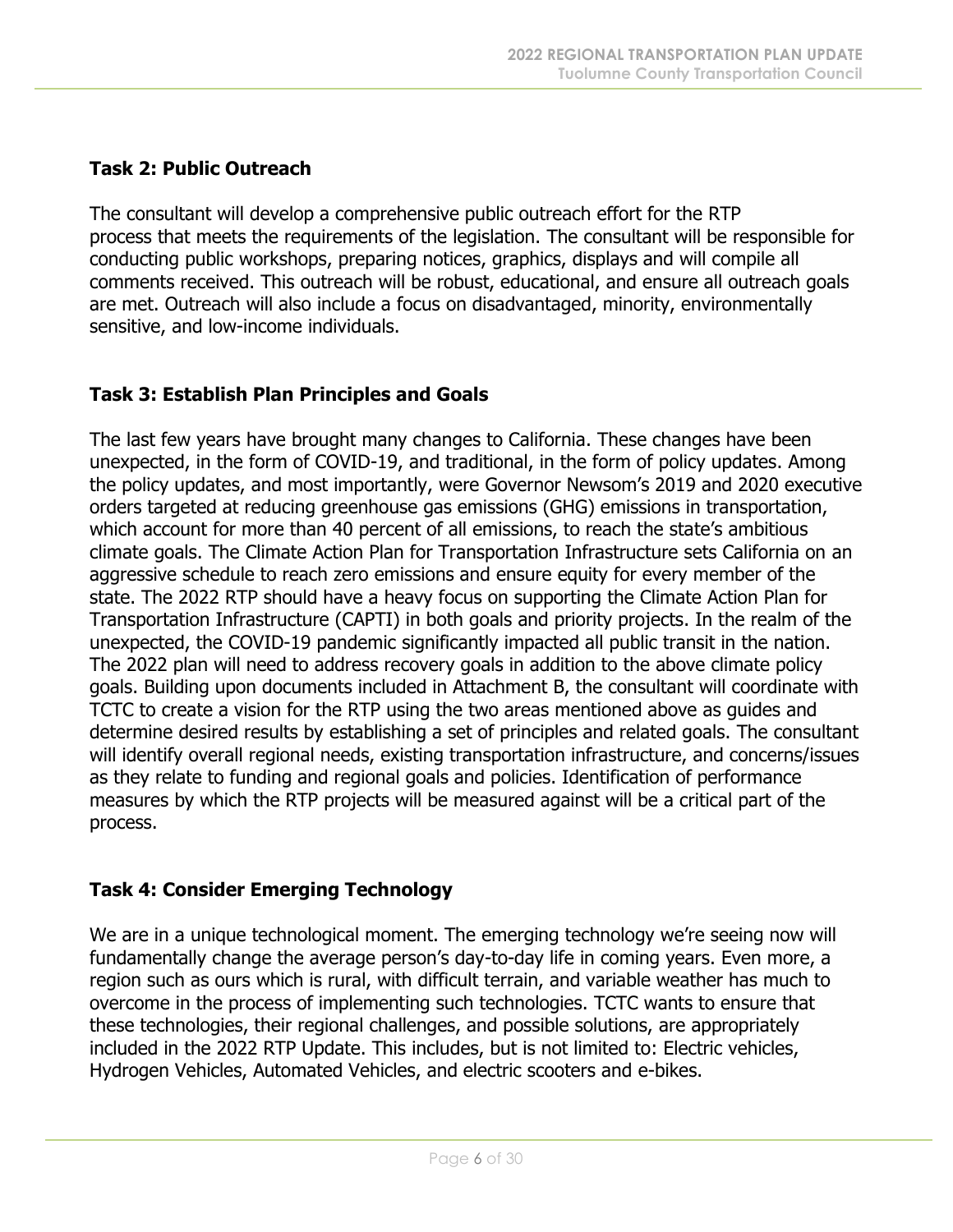#### **Task 5: Demographic and Revenue Forecasts**

Population estimates and demographics should be revised and the model should be updated pursuant to new estimates. This will impact the available funds to improve the transportation system. Due to the rural nature of the region, it is important that this information is clear and strong in order to focus on improvements that will most efficiently meet the transportation needs of the community.

#### **Task 6: Identify Projects and Programs Consistent with CAPTI**

Based on the revenue forecast, the Consultant will develop a project list that meets the principles and the goals of the RTP. Again, all of these projects should be consistent with CAPTI and support the state's climate goals. New projects included should be grouped together in a way that creates a cohesive multimodal system addressing community identified needs. This includes, but is not limited to, the List of Recent Plans and Studies included in this document as Attachment B.

#### **Task 7: Create Land Use and Transportation Investment Scenarios**

A land use strategy emphasizing infill growth and clustered development within identified low VMT areas is imperative. The RTP Update should encourage improving existing communities. These areas should be supported by projects that create a system supporting sustainable transportation and healthy communities.

#### **Task 8: RTP Plan Preparation**

The consultant will prepare the 2022 Regional Transportation Plan in administrative, draft, and final versions. The Consultant should review all applicable local, state, and federal guiding documents to ensure that all requirements are met in the documents.

#### **B. Environmental Document**

#### **Task 1: Prepare Notice of Preparation (NOP)**

The consultant will prepare the NOP, including a project description, location map, and list of probable environmental effects of the project. In addition, the consultant will review and assess the NOP comments and prepare response to comments.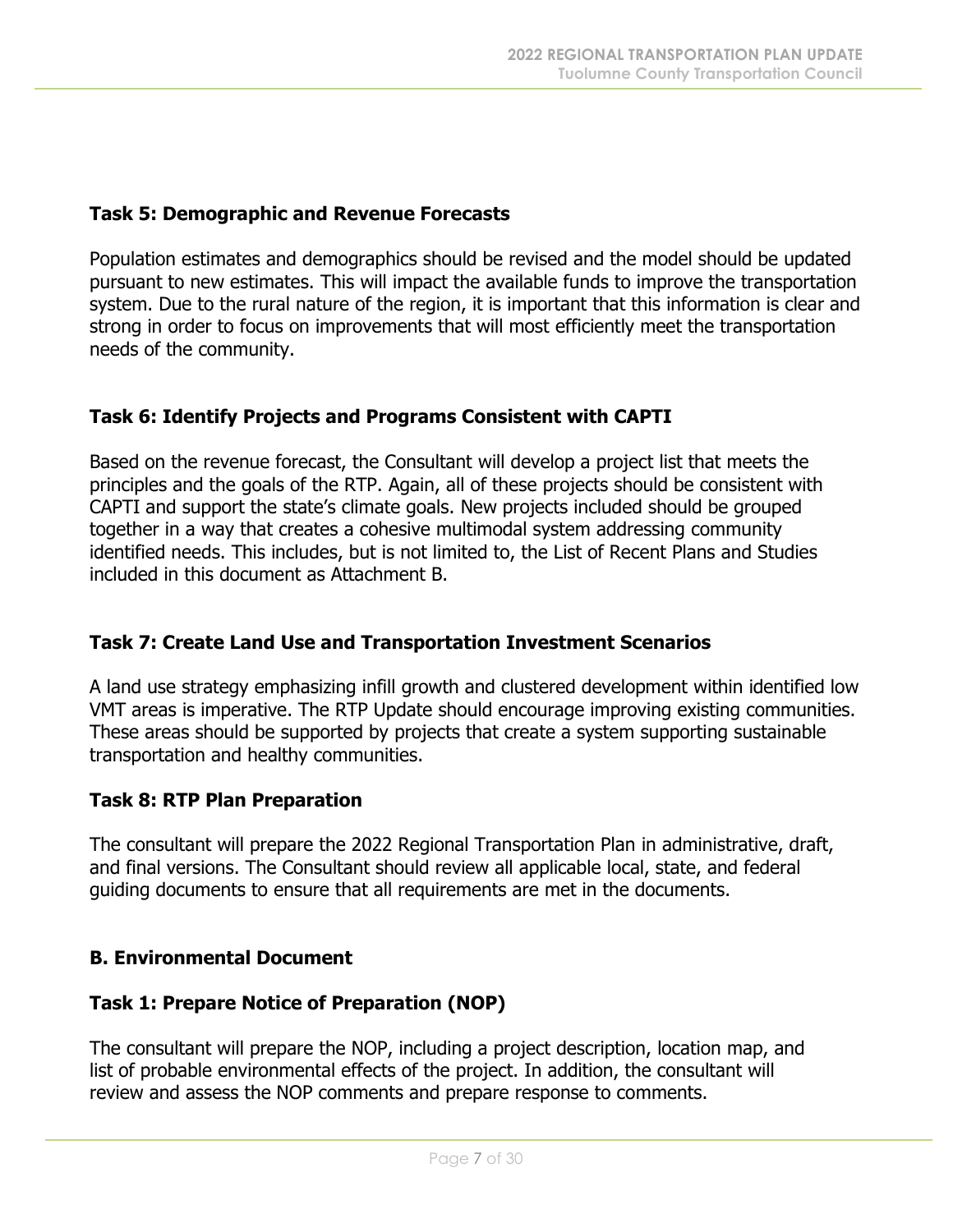#### **Task 2: Prepare Draft Environmental Document**

A Mitigated Negative Declaration is anticipated for the project due to the RTP preferred alternative being environmentally superior to the "no project" option. The consultant will prepare an administrative draft of the document for internal staff review and comment. Staff comments will then be incorporated into the draft Environmental Document. The draft Environmental Document will include all sections required by CEQA, and in particular all components required by sections 15120-15132 of the CEQA guidelines. Consistent with these requirements, the Environmental Document will contain a CEQA analysis of the 2022 RTP.

#### **Task 3: Prepare Response to Comments Draft Environmental Document**

The consultant will be responsible for compiling all public and Board comments and developing a summarization of comments in the Environmental Document. The consultant will prepare written responses to comments received during the process, including a list of persons, organizations, and agencies commenting on the Environmental Document.

#### **Task 4: Prepare a Mitigation Monitoring and Reporting Program (MMRP)**

The consultant will prepare a MMRP to ensure the implementation of mitigation measures identified to mitigate any adverse environmental effects of the project. The MMRP shall be included in the Environmental Document as an appendix.

#### **Task 5: Prepare the Final Environmental Document Consistent with the requirements of CEQA Guidelines**

The consultant will prepare the Final Environmental Document, which will include a summary of changes made to the draft Environmental Document that were incorporated into the Final Environmental Document. The consultant will provide an electronic and hard copies of the Final Environmental Document.

#### **Optional Task: Identify and Collect Disadvantaged Community Data**

In our changing world, it has become apparent that one of rural regions' biggest challenges is limited available data. The resources available to our urban counterparts are often inaccessible in rural regions, inconsistent, or scattered. TCTC would like to see the inclusion of data regarding our disadvantaged communities such as, but not limited to: air quality, financial means, quality of life, overall health (asthma, obesity, access to healthy food, etc), and access to housing included throughout the document or, possibly, in its own section.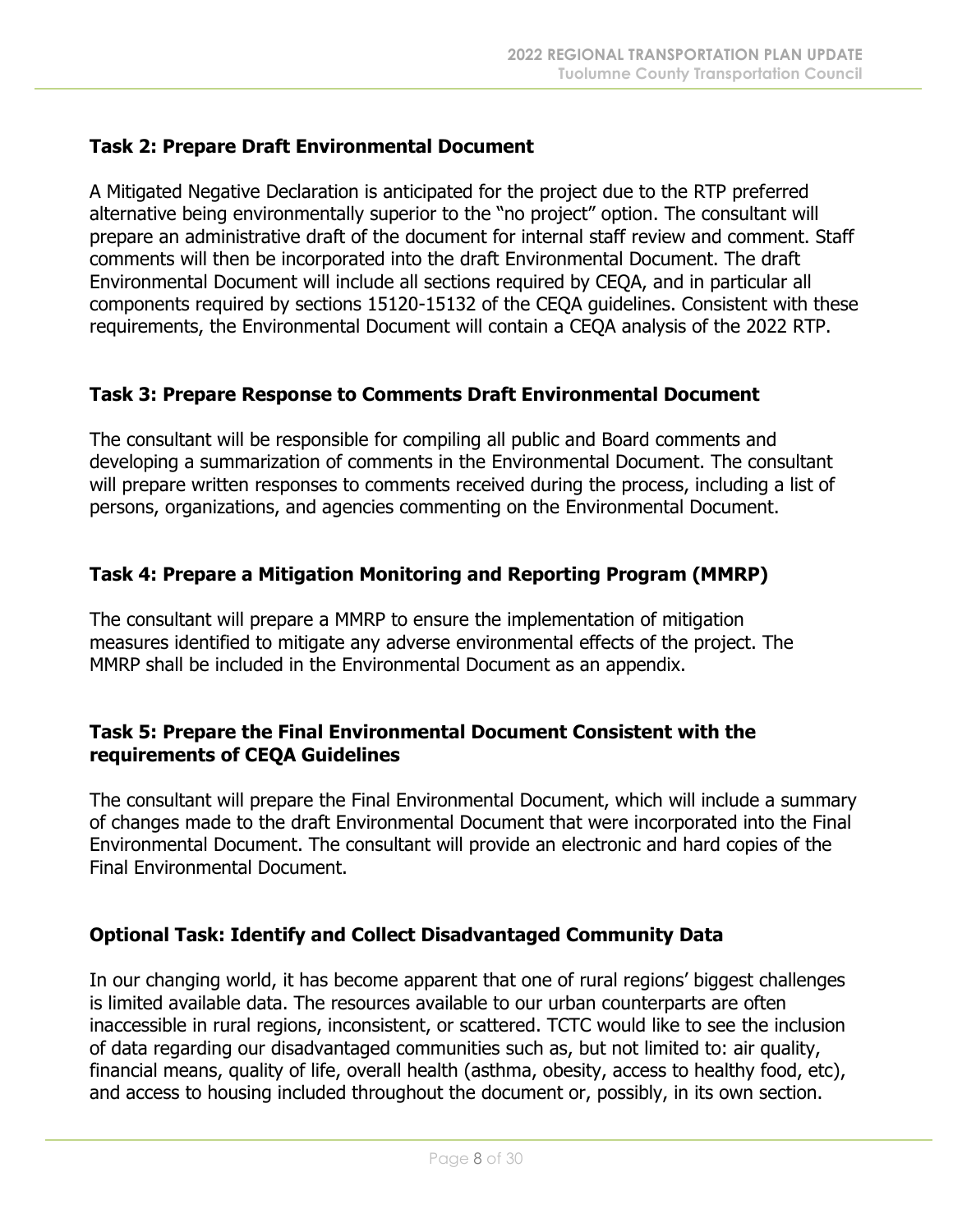**Any submitted proposal looking to be competitive should strive to plan for project completion within 12 months of kick-off.**

### **III. Proposal Submittal Process**

#### **Communications / Contacts**

It is TCTC's intent to provide the same information to all proposers and questions will not be answered individually by telephone. Any oral responses to questions are not binding on TCTC. Prospective proposers may make written inquires by email concerning the RFP to obtain clarification of requirements. TCTC will post all of the questions received, along with TCTC's written responses, to the TCTC website, [http://tuolumnecountytransportationcouncil.org.](http://tuolumnecountytransportationcouncil.org/) **It is the responsibility of the proposers to check the TCTC website to review the questions and responses.** Except for questions that might render the award of this 2022 Regional Transportation Plan Agreement(s) invalid, TCTC will not respond to any questions submitted after July 22, 2022. Any communications related to this RFP should be directed to:

Shannon Thaggard, Transportation Planner Tuolumne County Transportation Council 2 South Green Street (mailing address), 975 Morning Star drive (physical address) Sonora, California, 95370 E-mail: [sthaggard@co.tuolumne.ca.us](mailto:sthaggard@co.tuolumne.ca.us)

#### **Addenda**

Any changes to the Request for Proposals will be made by written addendum. Upon issuance, such addenda shall be incorporated in this Request for Proposals document, and shall prevail over inconsistent provisions of earlier issued documentation. Addenda will be posted on the TCTC website. It is the responsibility of the proposers to check the TCTC website for any addenda. Proposers must certify receipt of the addenda on the appropriate form (see ADDENDA ACKNOWLEDGMENT, pg. 13), which must be submitted with their proposal.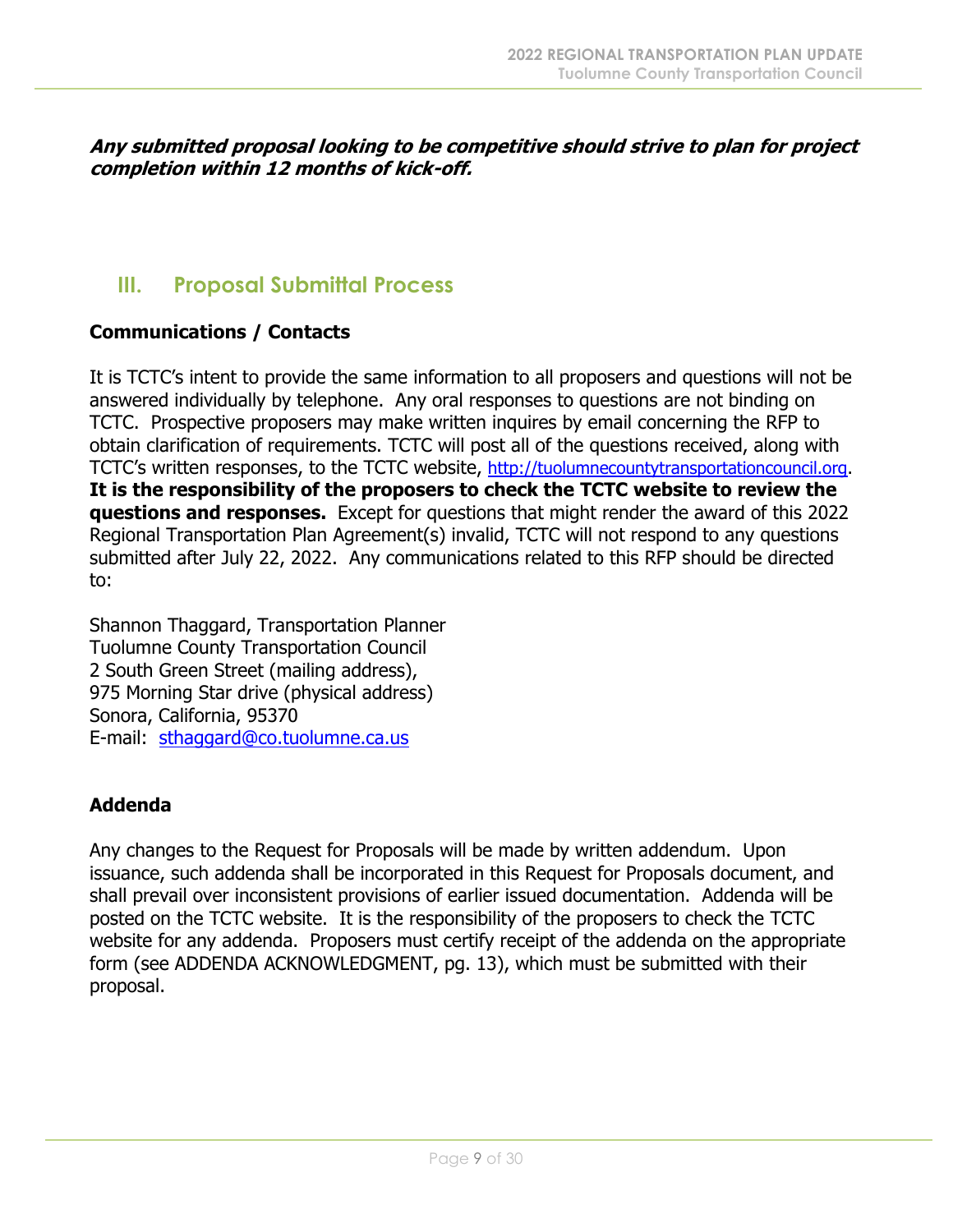#### **Schedule of Events**

A timeframe for Consultant selection activities is presented below. The agreement award will be made at a regularly scheduled Tuolumne County Transportation Council public meeting.

| <b>Activity</b>                             | Date            |
|---------------------------------------------|-----------------|
| Request for Proposals advertised/circulated | June 14, 2022   |
| Last day written questions accepted         | July 1, 2022    |
| Questions and responses posted on website   | July 8, 2022    |
| Proposals Due by 2:30 pm                    | July 22, 2022   |
| Interviews scheduled (optional)             | <b>TBD</b>      |
| <b>Contract Award- TCTC</b>                 | August 10, 2022 |

#### **IV. Contents of Proposals**

Each submittal shall concisely respond to this Request for Proposals as outlined in the project description. The quote shall include, but not necessarily be limited to, the following:

- 1. Discussion of the consultant's proposals as they relate to Section II, Scope of Work. Consultant's interpretation of the Scope of Work, demonstration of the consultant's understanding of the project requirements, their capability to provide the requested scope of services, and their proposed schedule. The consultant shall identify which professional service function(s) they are qualified to perform.
- 3. List of project personnel and subcontractors with a description of their duties and proposals.
- 4. Past experience in similar work. List of projects similar in nature to the project, showing past record of performance and project cost control, quality control, and ability to meet schedules.
- 5. Any requested changes to the draft contract.
- 6. A cost proposal.

#### **Evaluation Criteria**

A Consultant Selection Committee, appointed by the TCTC Executive Director, shall review each proposal and, if necessary, will conduct an interview with the consultant's project management and key personnel of the most qualified firm(s).

The Consultant Selection Committee shall rate each interviewed firm's quote and identify the rank of Proposals in a selection order based upon the following criteria: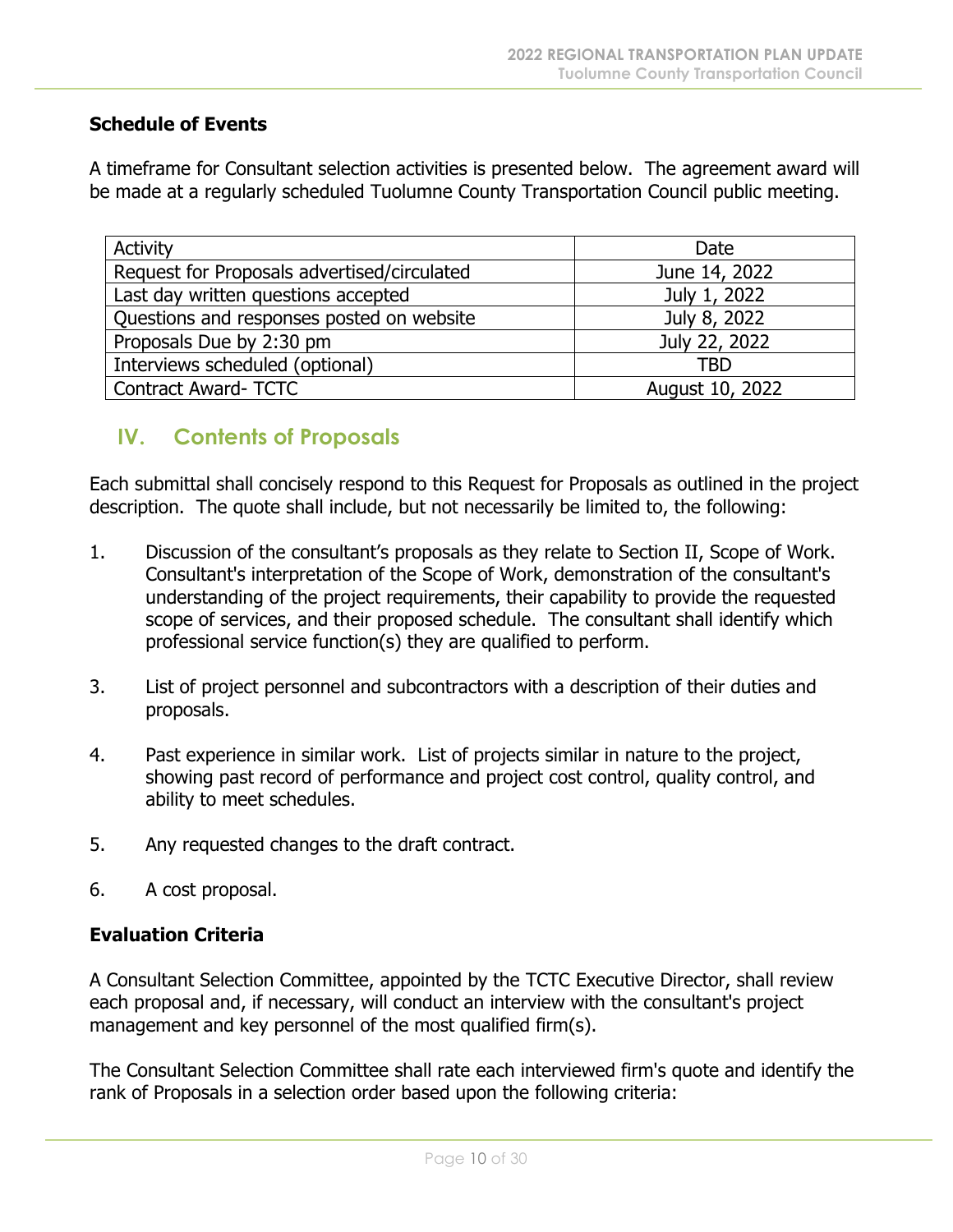Rating Items

- 1. Firm's specialized experience, qualifications and technical competence as related to the services required. (25 points possible)
- 2. Firm's demonstration of a clear understanding of the project as evidenced in their written and/or oral statements and demonstration of ability to meet project goals and client expectations. (50 points possible)
- 3. Cost Proposal evaluated on a per task basis. If project costs are more appropriately captured in a different manner this should be given a quantifiable value for which to evaluate cost proposals on. (25 points possible).

#### **Consultant Selection**

Upon completion of the rating of the consultant firms, the Executive Director may negotiate a draft agreement with the top-ranked consultant(s). The goal of negotiation is to agree on a final agreement that will deliver the services or products required based on the professional Proposals of the selected firm.

If a draft agreement cannot be reached with a top ranked candidate(s), the negotiations are terminated. Negotiations then may be opened with additional candidates and the process repeated. When negotiations are terminated with a consultant, negotiations will not be reopened with the same consultant during this process. If an agreement cannot be reached with any of the consultants recommended by the Selection Committee, the Selection Committee will be asked to make additional recommendations.

Upon attainment of a draft agreement(s), the draft agreement(s) will be forwarded internally within the TCTC for review of content prior to final approval and execution by TCTC.

The TCTC retains the right to withdraw this Request for Proposals at any time, without prior notice, to reject any or all proposals submitted which do not comply with provisions of this Request for Proposals, or for unforeseen reasons related to funding of this project, and/or to waive any irregularities or informalities in the proposal or in the proposal procedure.

#### **Fee and Method of Payment**

TCTC will pay the consultant on a task completed basis at the rates set forth in the agreement, subject to the scope of work and amount set forth in a specific work order(s). Progress payments will be made no more frequently than at monthly intervals. Payment will be made only on submitted claims describing work completed prior to the close of the billing period and approved by the Executive Director. Progress payments will be limited to 90% of the budget for the tasks completed. The 10% retention will be released upon completion and approval of the final work order product. Payment for work completed can be expected within 30 days of invoice receipt and verification of work performed.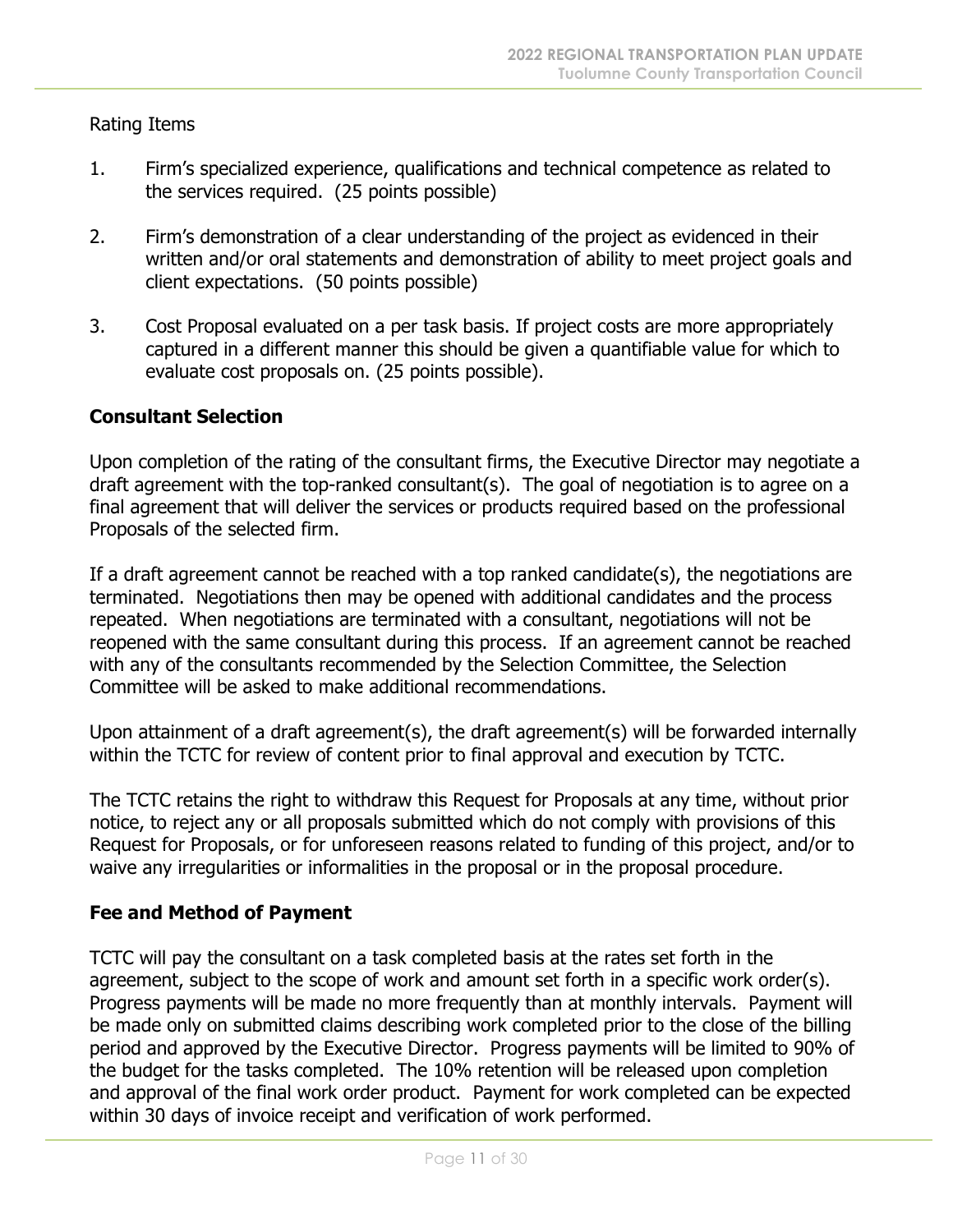#### **Policy**

The TCTC will never exclude any person from participation in, deny any person the benefits of, or otherwise discriminate against anyone in connection with the award and performance of any contract on the basis of race, religion, creed, medical condition, color, marital status, ancestry, sex, age, national origin or disability. In addition, the TCTC require that any consultant or consulting firm hired by the TCTC to perform any work activity does not discriminate against any employee or applicant for employment because of race, religion, creed, medical condition, color, marital status, ancestry, sex, age, national origin or disability.

The Consultant shall comply with Title VI of the Civil Rights Act of 1964, as amended accordingly.

#### **Agreement for Professional Consulting Services**

This Request for Proposals does not obligate the Tuolumne County Transportation Council to award an agreement for professional consulting services, nor does it commit TCTC to pay for any costs associated with the preparation and submittal of proposals. The Scope of Work is subject to modification as work progresses on each element.

#### **Insurance Requirements**

- A. The Contractor shall provide at its own expense and maintain at all times the following insurance with insurance companies licensed in the State of California and shall provide evidence of such insurance, at least as broad as the coverage described below, to TCTC as may be required by the Risk Manager of TCTC. The Contractor's insurance policy(ies) shall be placed with insurer(s) with acceptable Best's rating of A:VII or with approval of the Risk Manager. The Contractor shall provide notice to the Risk Manager of TCTC by registered mail, return receipt requested, thirty (30) days prior to cancellation or material change for all of the following stated insurance policies:
	- i. Workers' Compensation Coverage Workers' Compensation insurance as required by the State of California, with Statutory Limits, and Employer's Liability Insurance with limits of no less than \$1,000,000 per accident for bodily injury or disease.
	- ii. Commercial General Liability (CGL): Insurance Services Office Form CG 00 01 covering CGL on an "occurrence" basis, including products and completed operations, property damage, bodily injury and personal & advertising injury with limits no less than \$2,000,000 per occurrence. If a general aggregate limit applies, either the general aggregate limit shall apply separately to this project/location (ISO CG 25 03 or 25 04) or the general aggregate limit shall be twice the required occurrence limit.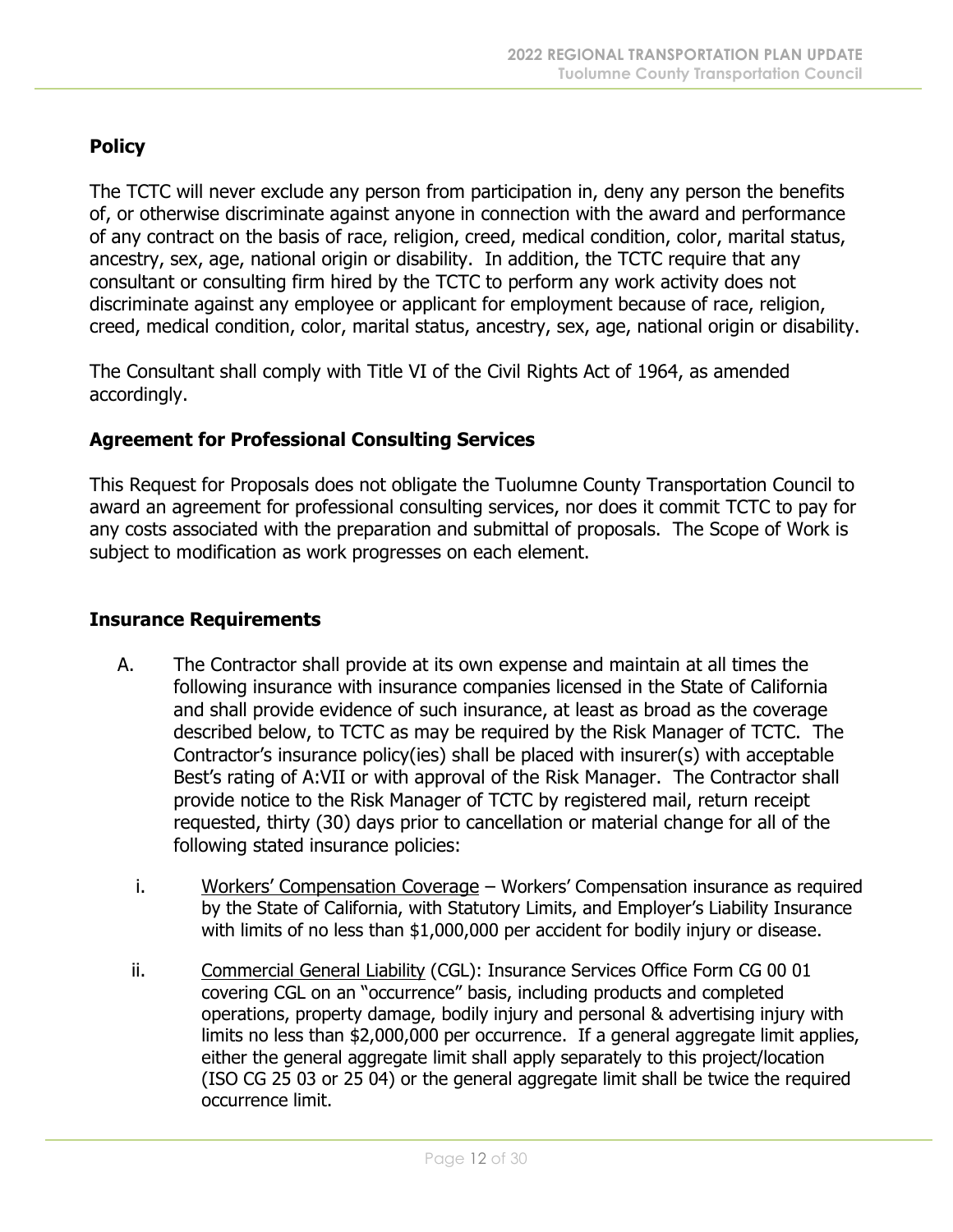iii. Automobile Liability - ISO Form Number CA 00 01 covering any auto (Code 1), or if Contractor has no owned autos, hired, (Code 8) and non-owned autos (Code 9), with limit no less than \$1,000,000 per accident for bodily injury and property damage.

If the Contractor maintains broader coverage and/or higher limits than the minimums shown above, the TCTC requires and shall be entitled to the broader coverage and/or the higher limits maintained by the contractor. Any available insurance proceeds in excess of the specified minimum limits of insurance and coverage shall be available to the TCTC.

#### **Hold Harmless/Indemnification**

Contractor shall indemnify, defend, save, protect and hold harmless TCTC, its elected and appointed officials, officers, employees, agents and volunteers (collectively, "TCTC") from any and all demands, losses, claims, costs, suits, liabilities and expenses for any damage, injury or death (collectively, "Liability") arising directly or indirectly from or connected with the services provided hereunder which is caused, or claimed or alleged to be caused, in whole or in part, by the negligence or willful misconduct of Contractor, its officers, employees, agents, contractors, consultants, or any person under its direction or control and shall make good to and reimburse TCTC for any expenditures, including reasonable attorney's fees, TCTC may make by reason of such matters and, if requested by TCTC, shall defend any such suits at the sole cost and expense of Contractor. Contractor's obligations under this section shall exist regardless of concurrent negligence or willful misconduct on the part of TCTC or any other person; provided, however, that Contractor shall not be required to indemnify TCTC for the proportion of Liability a court determines is attributable to the negligence or willful misconduct of TCTC .

If such indemnification becomes necessary, the Counsel for TCTC shall have the absolute right and discretion to approve or disapprove of any and all counsel employed to defend TCTC. This indemnification clause shall survive the termination or expiration of this Agreement.

#### **Proposal Submission & Deadline**

All proposal submittals and accompanying materials shall become the property of the Tuolumne County Transportation Council. Proposals must be received and date stamped at the Tuolumne County Transportation Council/Transit Agency office no later than **3:00 p.m. on July 22, 2022**. **Ten (10)** copies of each Proposal (One signed copy required) should be clearly marked "2022 Regional Transportation Plan for TCTC" and delivered to:

Tuolumne County Transportation Council Shannon Thaggard, Transportation Planner 975 Morning Star Drive, Ste A (physical-- preferred) 2 S. Green Street (mailing) Sonora, CA 95370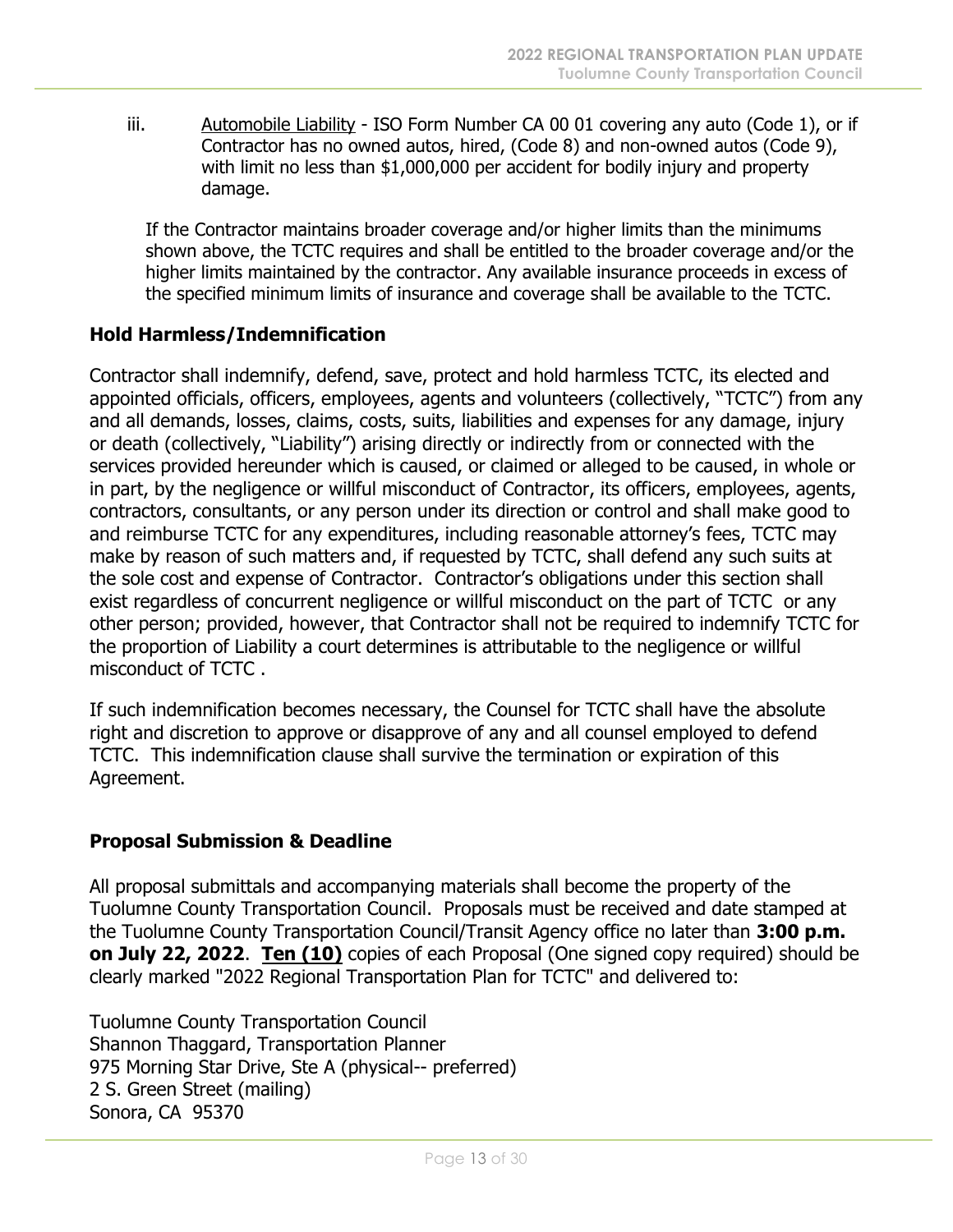#### **An electronic copy of the proposal must also be included.**

The consultant's name and return address must also appear on the envelope. Proposal submittals may also be hand delivered to the TCTC/TCTA office at 975 Morning Star drive. Sonora, California.

Proposal submittals will be received only at the addresses shown above and must be received by the time indicated. It is the sole responsibility of the consultant to send or deliver their proposal submittal so that it is received by the time and date required, regardless of postmark. Any proposal submittal received after said time and/or date or at a place other than the stated addresses, cannot be considered and will not be accepted. No e-mailed or facsimile proposal submittals will be considered. The TCTC time stamp shall be considered the official timepiece for the purpose of establishing the actual receipt of proposal submittals.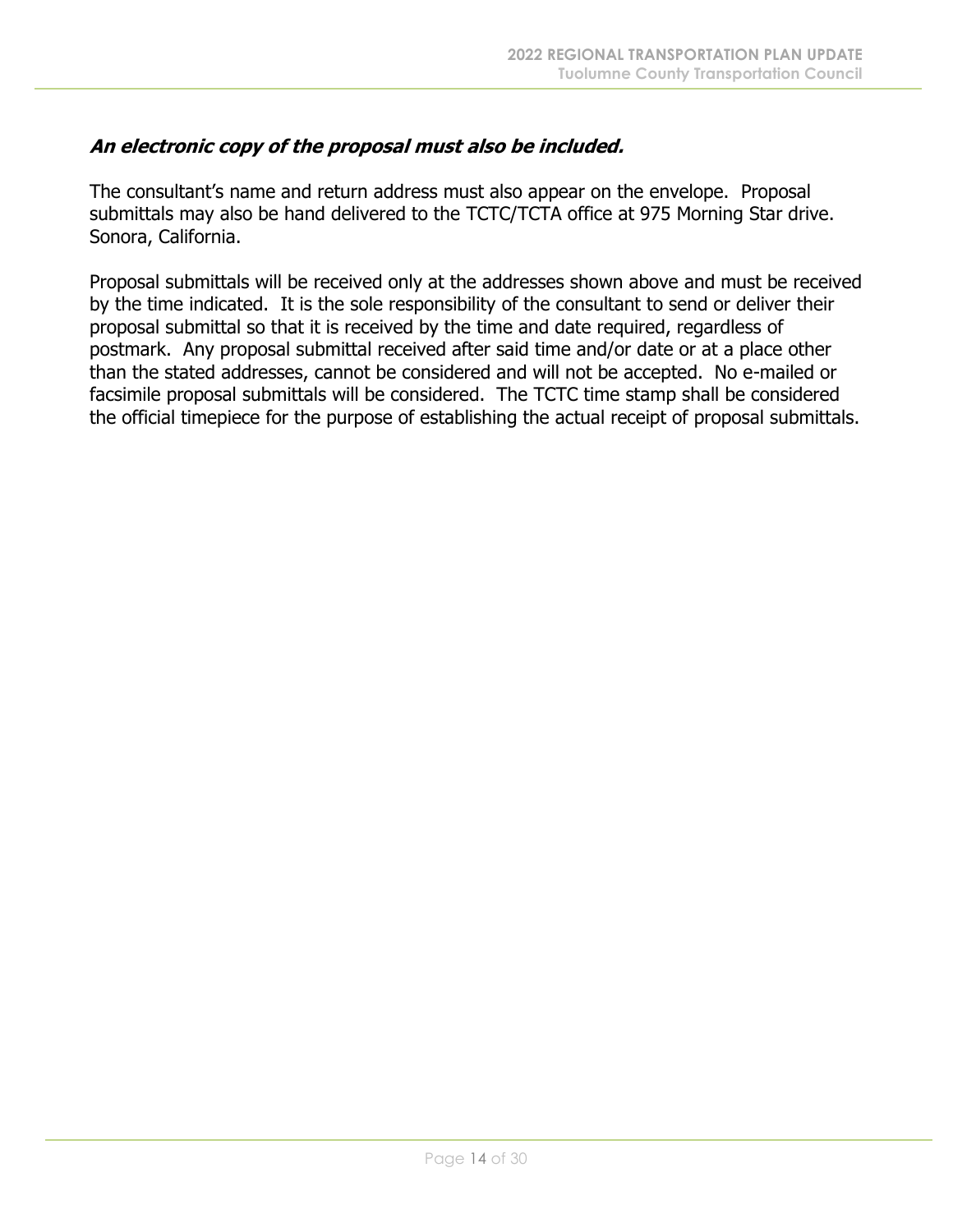## **ADDENDA ACKNOWLEDGMENT**

(To be submitted with Proposals packet)

Receipt of the following addenda is hereby acknowledged:

| Addendum No. | Proposer's Initials<br><u> 1980 - Jan Samuel Barbara, politik a politik (</u> |                                         |
|--------------|-------------------------------------------------------------------------------|-----------------------------------------|
|              |                                                                               |                                         |
|              | Addendum No. __________________                                               | Proposer's Initials <b>Example 2018</b> |
| Addendum No. | Proposer's Initials                                                           |                                         |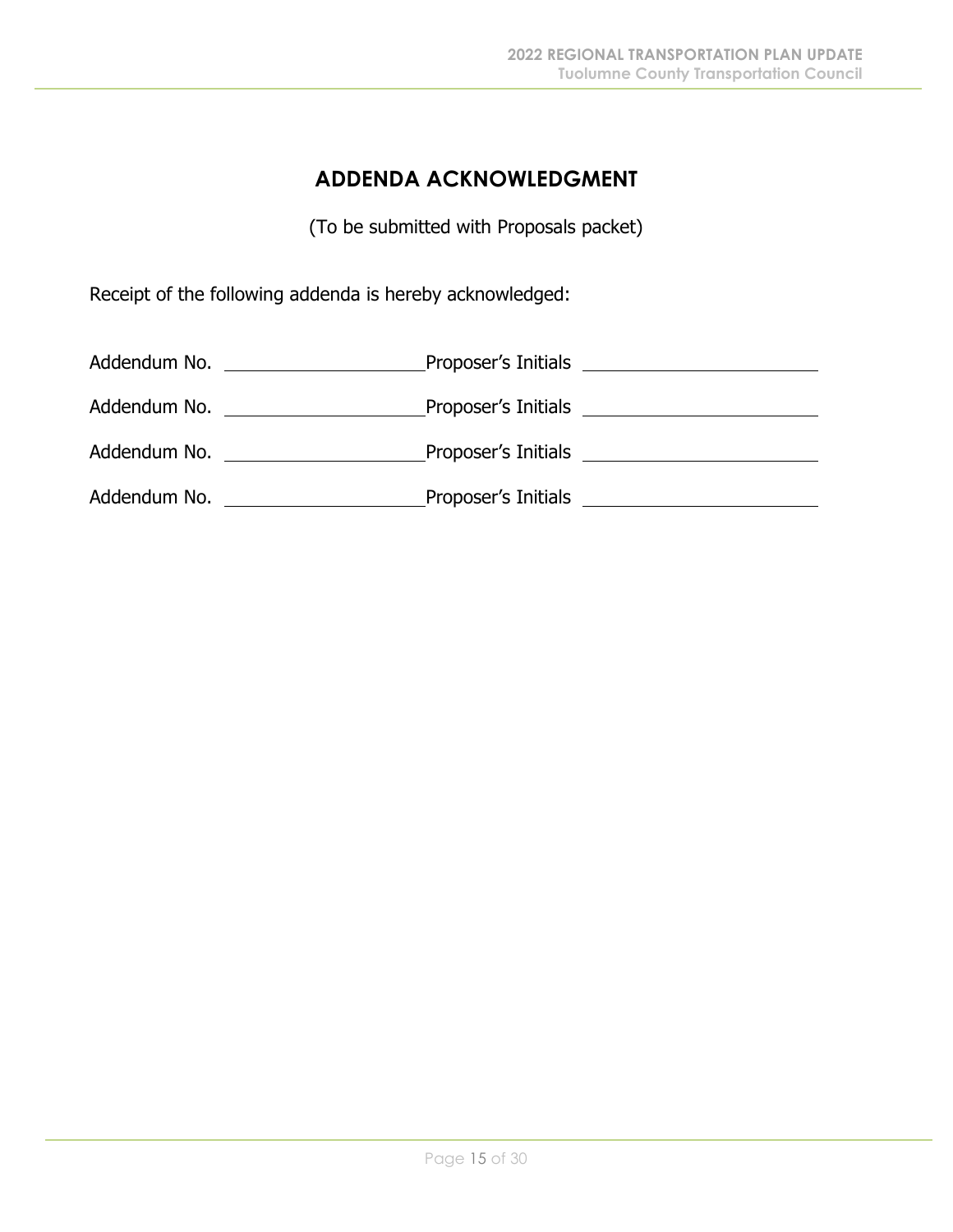#### **Attachment A**

#### **Agreement for Professional Services** *For the 2022 Regional Transportation Plan Update*

This Agreement ("Agreement") is made and entered into this \_\_\_ day of \_\_\_\_\_, 2022 by and between the Tuolumne County Transportation Council ("TCTC"), a California joint powers authority and \_\_\_\_\_\_\_\_\_\_, a \_\_\_\_\_\_\_\_\_\_\_ licensed to do business in the State of California ("Consultant").

#### **1. Agreement Documents**

- **1.01** The total agreement between the parties consists of this Agreement and the following additional documents, copies of which are attached hereto and incorporated herein by this reference:
	- A. Request for Proposal issued June 14, 2022, including Exhibits and Addenda, if any.

B. Consultant's Proposal inclusive of Cost, as accepted by the TCTC, attached hereto as Exhibit B-1 and Exhibit B-2.

In the event of a conflict or ambiguity arising between such documents or any term therein, the document issued or executed later in time shall prevail over the document issued or executed earlier in time. Notwithstanding the above, in the event of a conflict or ambiguity between the Consultant Proposal and any other Agreement Document, the other Agreement Document will control.

#### **2. Recitals**

- **2.01** The TCTC desires professional transportation planning and engineering consulting services to create a Zero Emission Bus Rollout Plan for Tuolumne County, managed by the TCTC (such services are hereinafter referred to as the "Project") and,
- **2.02** The TCTC has determined the Project involves the performance of specialized professional and technical services; and,
- **2.03** Consultant has responded to the TCTC's Request for Proposals soliciting professional engineering and transportation planning consulting services; and,
- **2.04** Consultant hereby represents that it is in the business of, and fully qualified in the field of professional transportation planning, engineering, zero emission vehicle planning, and is fully willing and able to perform the work orders described in the RFP, of the Agreement, and with the level of service and operating quality specified herein. TCTC awarded this Agreement in reliance on such representations, and on Consultant's particular skills, experience and abilities as represented by Consultant in their Statement of Qualifications; and,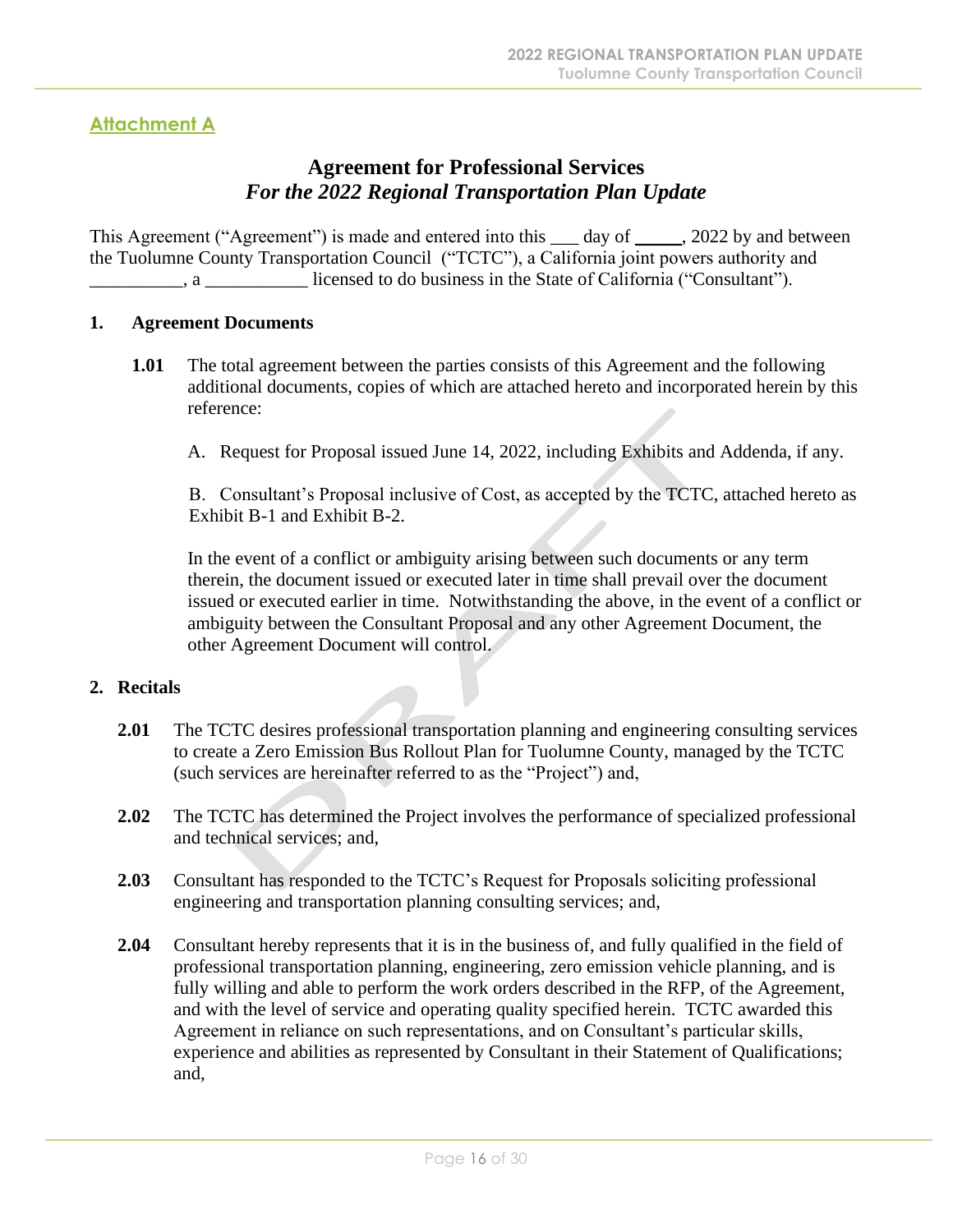**2.05** TCTC and Consultant intend to enter into an agreement for the furnishing of certain articles and services for the consideration hereinafter set forth.

The TCTC and Consultant, for the consideration hereinafter described, mutually agree as follows:

- **3. Project Description:** This is a non-exclusive Master Agreement setting forth the terms under which Consultant will provide transportation planning engineering, and zero emission vehicle planning consulting services.
- **4. Effective Date/Term:** This Agreement shall be effective from the date of execution and shall expire three (3) years after the date of execution or the completion of the scope of work issued pursuant to Section 3.01 of this Agreement, whichever is later, unless this Agreement is extended by a written amendment pursuant to Section 4.01.
	- **4.01** TCTC or the Consultant, at any time during the third year of this Agreement, may request in writing an extension of the Agreement term for additional periods of up to two years. Upon receiving such a request, and provided the Consultant is not in default, the TCTC will consider extending the Agreement term for the additional years.
- **5. Commencement/Completion of Work:** The Consultant shall commence work upon written notice to proceed from the TCTC Executive Director.
- **6. Suspension, Delay or Interruption of Work:** The TCTC may suspend, delay, or interrupt the services of the Consultant for the convenience of the TCTC. In the event of force majeure or such suspension, delay, or interruption, an equitable adjustment in the Project's schedule, commitment and cost of Consultant's personnel and subcontractor, and Consultant's compensation will be made.
- **7. Additional Services:** For additional services not outlined in Section 3 above, a separate scope of work describing the scope, schedule, fee and work products will be negotiated by the TCTC and the Consultant and approved as written work orders under this Agreement prior to any additional work effort being commenced upon.
- **8. Professional Standards:** Consultant warrants and guarantees that the work provided under this Agreement shall be performed and completed in a professional manner. All services shall be performed in the manner and according to the professional standards observed by a competent practitioner of the profession in which Consultant and any subcontractor are engaged.
- **9. Performance:** Consultant shall devote such time to the performance of services pursuant to this Agreement as may be reasonably necessary for the satisfactory accomplishment of the Consultant's obligations under this Agreement. Performance of services shall comply with the schedule set forth. A time extension may be granted in the event that acts or omissions by the TCTC cause delay. Neither party shall be considered in default of this Agreement to the extent performance is prevented or delayed by any cause, present or future, which is beyond the reasonable control of the party.
- **10. Work Standard:** The TCTC has relied upon the professional training and ability of the Consultant to perform the services hereunder as a material inducement to enter into this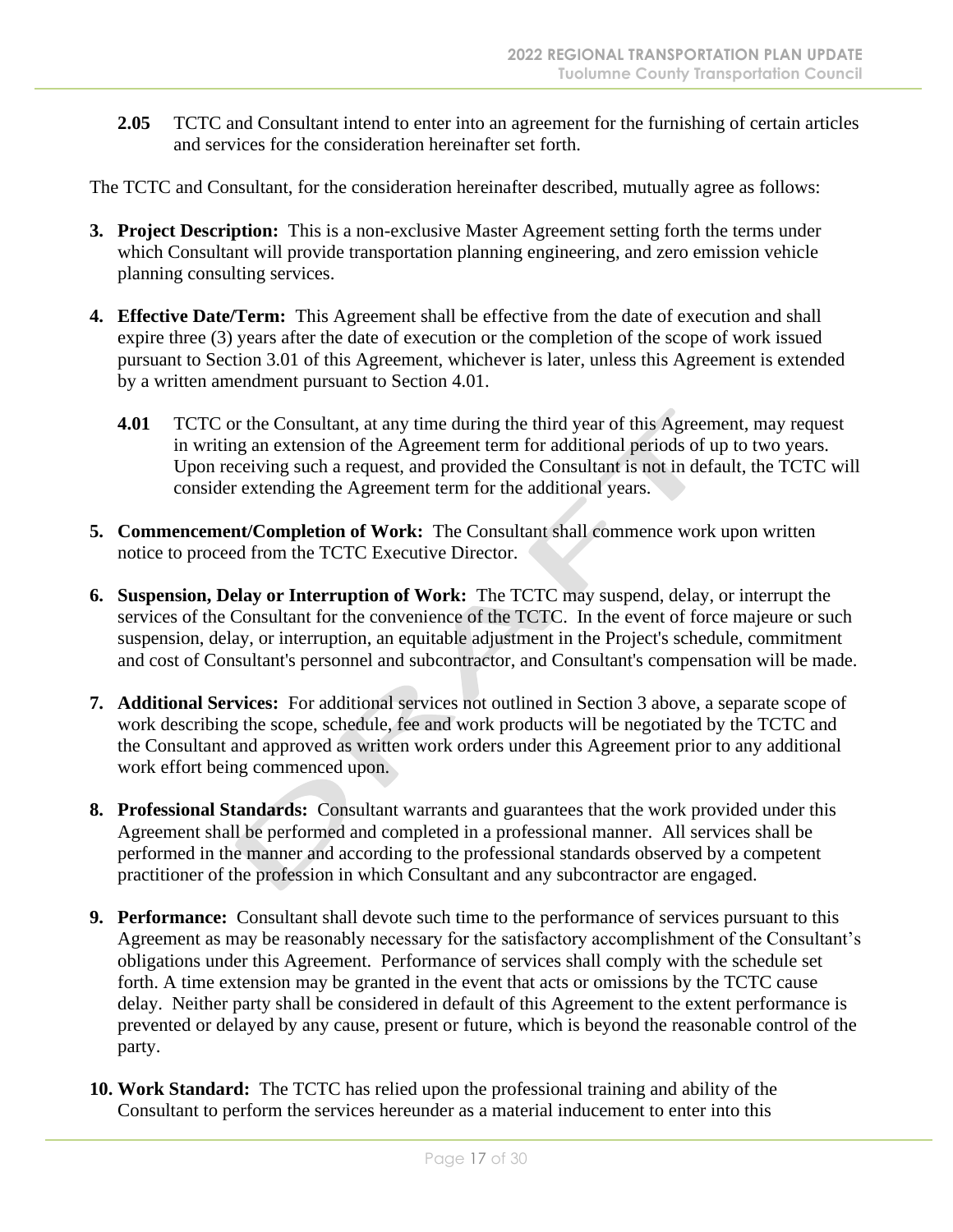Agreement. The Consultant shall, therefore, provide properly skilled professional and technical personnel to perform all services under this Agreement. All work performed by the Consultant under this Agreement shall be in accordance with applicable legal requirements and shall meet the standard of quality ordinarily to be expected of competent professionals in the Consultant's field of expertise. The Consultant shall be responsible for ensuring any approved subcontractor adheres to this same work standard.

- **11. Personnel:** Consultant shall assign only competent personnel to perform services pursuant to this Agreement. Consultant shall provide all staff necessary to completion of services under this Agreement. The Consultant's Project Team identified in their Statement of Qualifications shall be the Project Team for the duration of the Agreement unless TCTC agrees to accept replacement personnel. In the event that the TCTC, at its sole discretion, at any time during the term of this Agreement, desires the removal of any person or persons assigned by Consultant to perform services pursuant to this Agreement because of their incompetence, Consultant shall remove any such person(s) immediately upon receiving notice from the TCTC of the desire of the TCTC for the removal of such person(s).
- **12. Independent Contractor:** In providing the services as set forth in the Agreement Documents, Consultant shall act as an independent contractor and not as an employee of the TCTC. In accordance with that relationship, Consultant shall assume all responsibility for its employees for Federal and State income tax withholding, FICA, SDI and any other deductions from income that Consultant is properly required to make as an independent contractor.
- **13. Administration of Agreement:** Consultant's compliance with this Agreement shall be supervised and administered by the TCTC through the office of the Executive Director. This paragraph shall not relieve Consultant of any obligation or liability undertaken by virtue of this Agreement.
- **14. Written Notification:** Any notice, demand, request, consent, approval, or communication that either party desires or is required to give to the other party shall be in writing and either served personally or sent prepaid, first class United States mail. Any such notice, demand, request, consent, approval, or communication shall be addressed to the other party at the address set forth herein below. Either party may change its address by notifying the other party of the change of address. Notice shall be deemed communicated within 72 hours from the time of depositing in the United States mailbox if mailed as provided in this section.

**If to TCTC: If to Consultant:** Tuolumne County Transportation Council *Insert Name/Contact information* Darin Grossi, Executive Director 2 South Green Street (Mailing), 975 Morningstar (Physical), Sonora, CA 95370 [dgrossi@co.tuolumne.ca.us](mailto:dgrossi@co.tuolumne.ca.us)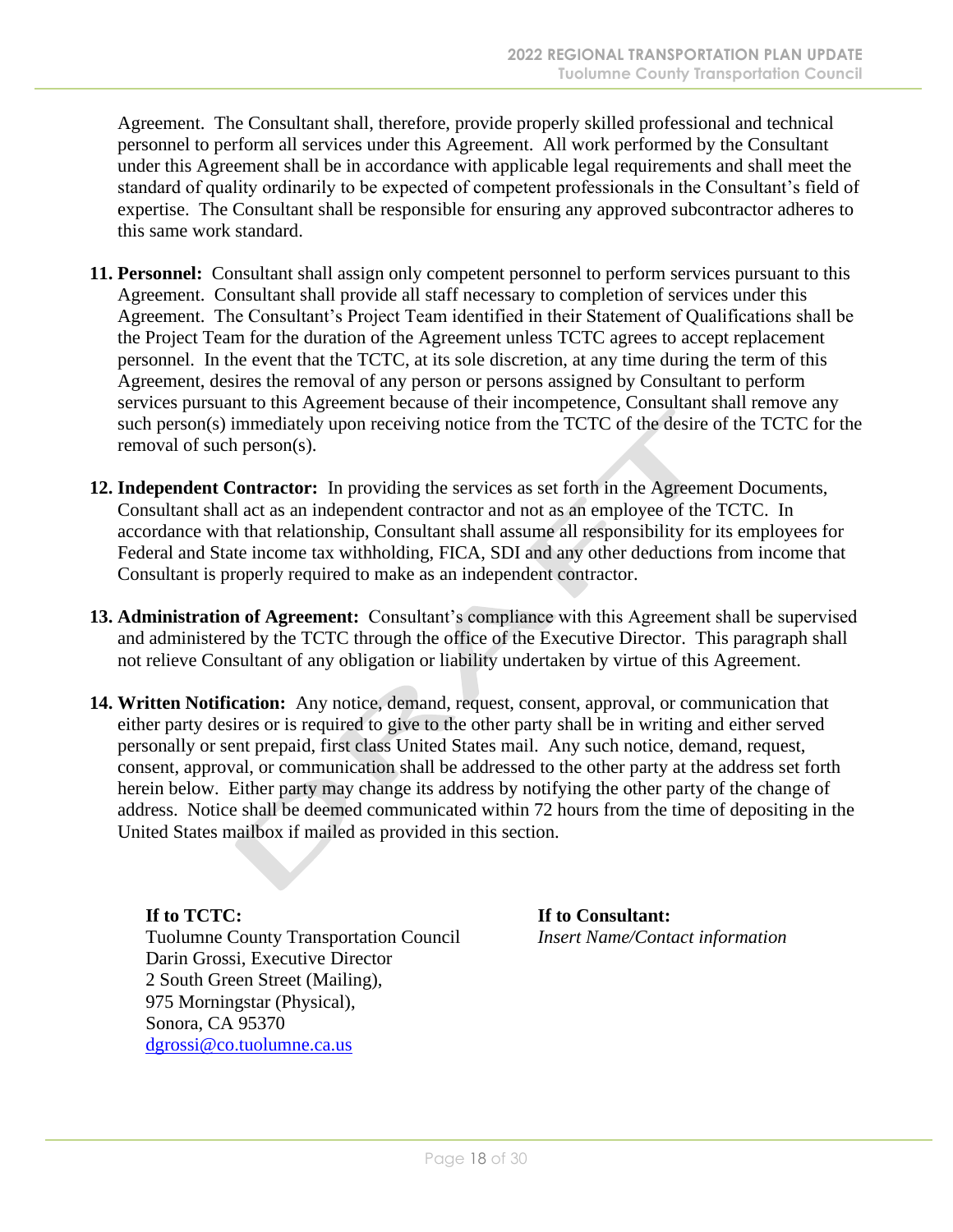**15. Consents and Agreements:** Any and all consents and agreements provided for or permitted by this Agreement shall be in writing, and a signed copy thereof shall be filed and kept with the books of this Agreement.

#### **16. Signature Authority**

- **16.01** The Executive Director or his designee shall have authority on behalf of the TCTC to sign Agreement amendments and other documents related to this Agreement.
- **16.02** Consultant certifies that the following person(s) have authority to sign Agreement amendments and other documents related to this Agreement on behalf of Consultant. Written certification of the signatory authority of the following persons shall be provided by the Consultant to the TCTC prior to execution of this Agreement.

Name Title

**17. Insurance Requirements:** Consultant and/or any subcontractor shall provide a Certificate of Insurance as proof of a policy of insurance satisfactory to the TCTC evidencing that Consultant and/or subcontractor maintains insurance that meets the requirements included in Exhibit A, "Standard Insurance Requirements," of this Agreement.

#### **18. Workers Compensation**

- **18.01** Consultant shall comply with the provisions of the Worker's Compensation and Insurance Law of the State of California.
- **18.02** The TCTC shall not be responsible for providing Workers' Compensation insurance or any other protective insurance coverage for the Consultant that is based upon the relationship of employer and employee.
- **19. Method of Payment:** The TCTC will pay the consultant (s) on a percent of task complete basis at the rates set forth in the agreement(s), subject to any limitations set forth in a specific Work Order. Progress payments will be made no more frequently than at monthly intervals. Payment will be made only on submitted claims describing work completed prior to the close of the billing period and approved by the Executive Director. Progress payments will be limited to the budget for the task completed. Payment for work completed can be expected within 30 days of invoice receipt and verification of work performed. A ten percent retention on task payment will be withheld until project completion.
- **20. Reporting Requirements:** The Consultant will provide to the TCTC a monthly written progress report detailing status of the work schedule and outputs, the percentage of work completed by task and any other relevant factors to completion of all work in a timely manner. The Consultant will notify the TCTC of any potential or existing problem areas as soon as possible.
- **21. Maintenance of Records/Audit Rights:** Consultant shall maintain books, records, documents, and other evidence directly pertinent to work under this Agreement in accordance with generally accepted accounting principles and practices. Consultant shall also maintain for a period of at least three (3) years from the expiration date of this Agreement the financial information and data used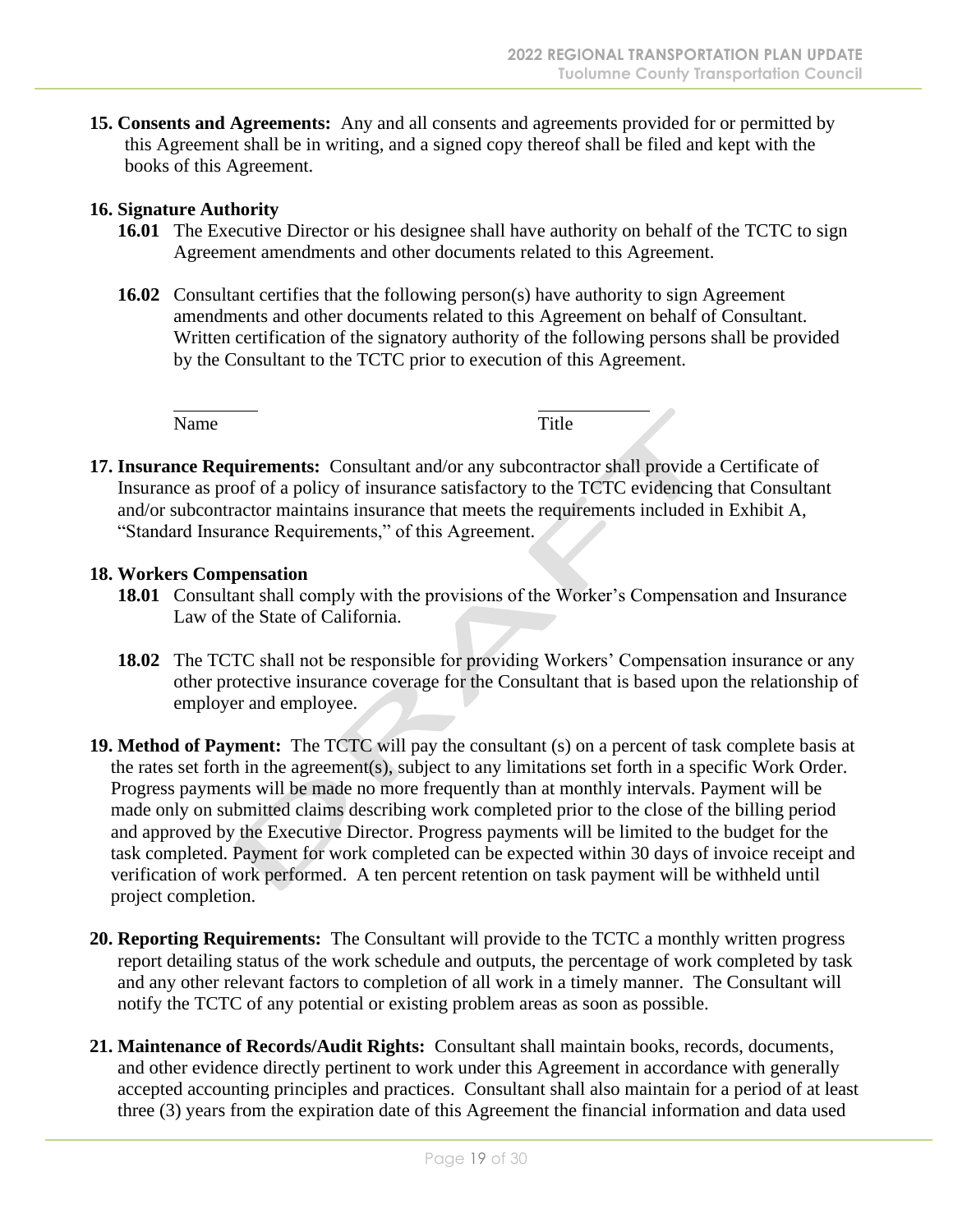by Consultant to determine charges and costs related to work performed under this Agreement. The TCTC, and any Federal or State authorized representatives, shall have the right to inspect and audit Consultant's accounting books, records and documents during normal business hours. Such records shall be turned over to the TCTC upon request.

- **22. Work Product Property of the TCTC:** All plans, specifications, reports, computer files, and other work products prepared by Consultant pursuant to this Agreement shall become the property of the TCTC. The TCTC's use of documents produced under this Agreement and/or supporting information or calculations other than as intended hereunder shall be at the TCTC's sole risk.
- **23. Release of Documents and Information:** Services provided within the scope of this Agreement are for the exclusive use of the TCTC. The TCTC and Consultant agree that all data, plans, specifications, reports, computer files, and other work products will not be released to third parties by Consultant without the prior written consent of the TCTC.
- **24. Covenant Against Contingent Fees:** The Consultant warrants that he/she has not employed or retained any company or person, other than a bona fide employee or subcontractor working for the Consultant, as provided for in the Consultant's Proposal (as accepted by TCTC), to solicit or secure this Agreement, and that he/she has not paid or agreed to pay any company or person other than a bona fide employee, a fee, commission, percentage, brokerage fee, gift or any other consideration, contingent upon, resulting from the award or making this Agreement. For breach or violation of this warranty, the TCTC shall have the right to annul this Agreement without liability, or, in its discretion, to deduct from the Agreement price or consideration, or otherwise recover, the full amount of such fee, commission, percentage, brokerage fee, gift or contingent fee.
- **25. Covenant Against Gratuities:** Consultant covenants that it has not offered or given gratuities in the form of entertainment, gifts or otherwise to any member, officer or employee of the TCTC with a view toward securing favorable treatment in the award, modification or performance evaluation of this Agreement. For breach or violation of this covenant the TCTC shall have the right to cancel this Agreement without any liability to Consultant.
- **26. Restrictions on Lobbying:** Consultant shall not pay any person or organization to influence or attempt to influence an officer or employee of any federal, state or county agency in connection with awarding this Agreement or any other Federal award from which funding for this Project is originally derived, consistent with 31 U.S.C. section 1352.
- **27. Transfer of Agreement:** This Agreement is made in reliance by TCTC upon the qualifications and responsibility of Consultant. The performance by Consultant of this Agreement may not be assigned, sublet, transferred or in any way subcontracted, except upon the prior written approval of the TCTC.
- **28. Solicitations for Subcontracts, Including Procurement of Materials and Equipment:** In all solicitations either by competitive bidding or negotiation made by Consultant for work to be performed under subcontract, including procurement of material or leases of equipment, each potential sub-Consultant or supplier shall be notified by Consultant of Consultant's obligations under this Agreement relative to civil rights requirements. Consultant shall provide the TCTC documentation of such notifications.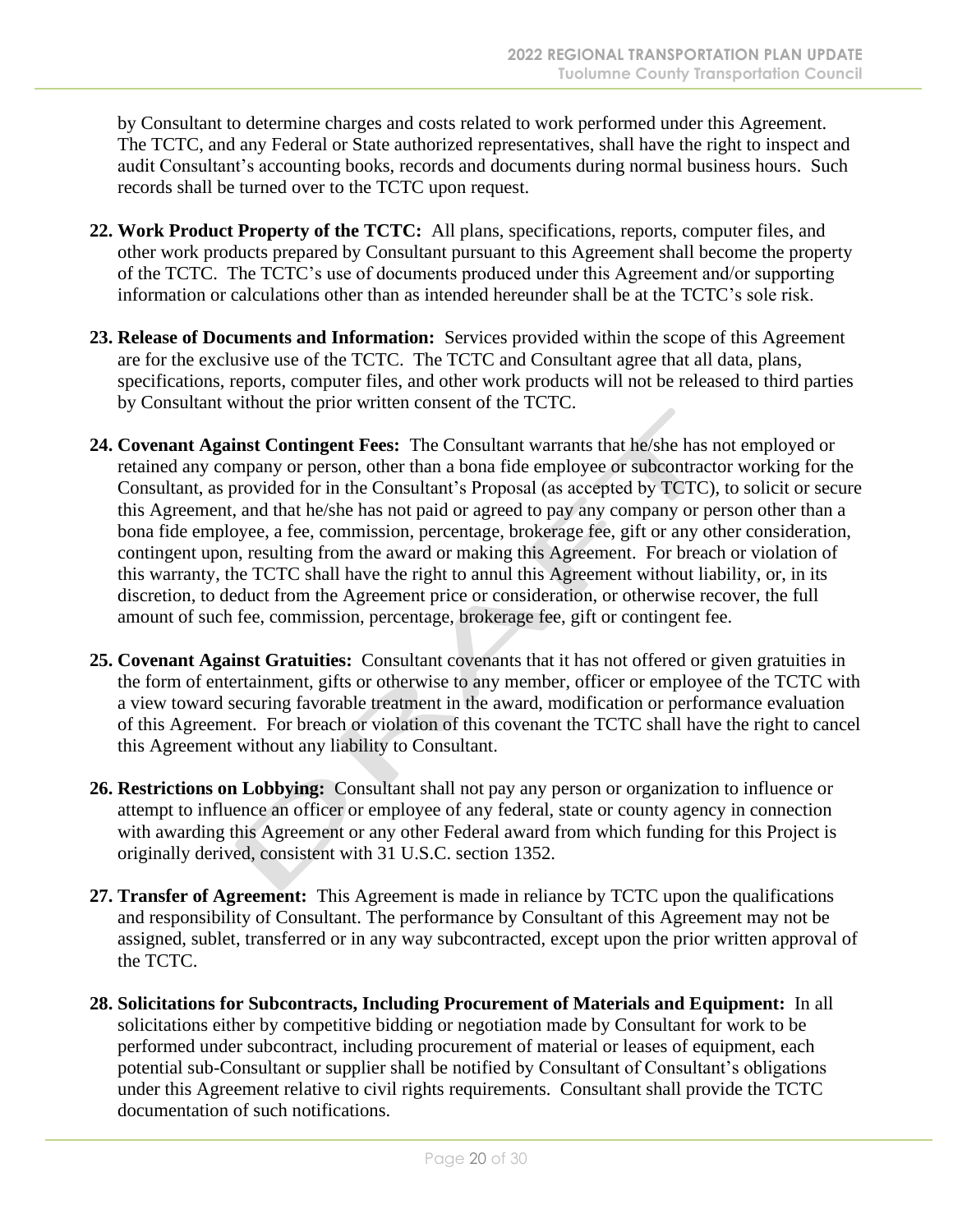Consultant agrees to refrain from awarding any third party subcontract without prior written approval by TCTC. Payment for such services shall be the responsibility of the Consultant.

- **29. Third Party Obligations:** Consultant shall be solely liable to third parties with whom it enters into contracts to effectuate the purpose of this Agreement. Consultant shall pay directly such parties for all amounts due under said arrangement. Consultant shall indemnify, defend and hold the TCTC harmless from any and all claims and liabilities arising from any third party contracts. Consultant shall exert its best efforts to prevent any loss to the TCTC from the failure of proper performance of any third party.
- **30. Conflicts of Interest:** Consultant shall not enter into any agreement, subcontract or arrangement in connection with the Project or any property included or planned to be included in the Project, in which any member, officer or employee of Consultant or the TCTC, during the Project term and for one year thereafter, has any direct or indirect interest. If any such present or former member, officer or employee involuntarily acquires or had acquired prior to the beginning of the Project term any such interest, and if such interest is immediately disclosed to Consultant and such disclosure is entered upon the minutes of Consultant's written report to the TCTC of such interest, Consultant, with the prior written approval of the TCTC, may waive the prohibition contained in this subsection; provided that any such present member, officer or employee shall not participate in any action by Consultant or the TCTC relating to such agreement, subcontract or arrangement.
- **31. Debarment and Suspension Certification:** Consultant agrees to refrain from entering into any sub-agreement to this Agreement of any amount with a party included in the "U.S. General Services Administration's (U.S. GSA) List of Parties Excluded from Federal Procurement or Non-Procurement Program," implementing Executive Order Nos. 12549 and 12689, "Debarment and Suspension" and 49 CFR Part 29. The List also includes the names of parties debarred, suspended or otherwise excluded by agencies, and Consultants declared ineligible for Agreement award under statutory or regulatory authority other than Executive Order Nos. 12549 and 1268. Consultant shall provide the TCTC debarment and suspension certification containing information about the debarment and suspension status and other specific information of Consultant and its "principals", as defined in 49 CFR 29, prior to entering into any sub-agreement to this Agreement.

Consultant agrees to refrain from awarding any third party sub-contract of any amount (at any tier) to a debarred or suspended subcontractor, and to obtain similar certification from any third party subcontractor (at any tier) seeking a contract exceeding \$100,000.

- **32. Civil Rights Requirements:** During the performance of this Agreement, the Consultant, for itself, its assignees and successors in interest (collectively, "Consultant") agree as follows:
	- **A. Compliance with Regulations:** The Consultant shall comply with regulations relative to Title VI (nondiscrimination in Federally-assisted programs of the Department of Transportation – Title 49 Code of Federal Regulations Part 21 – Effectuation of Title VI of the 1964 Civil Rights Act) ("Title VI" or "Regulations"). Title VI provides that the recipients of Federal assistance will implement and maintain a policy of nondiscrimination in which no person in the State of California shall, on the basis of race, color, national origin, religion, sex, age or disability, be excluded from participation in, denied the benefits of or subjected to discrimination under any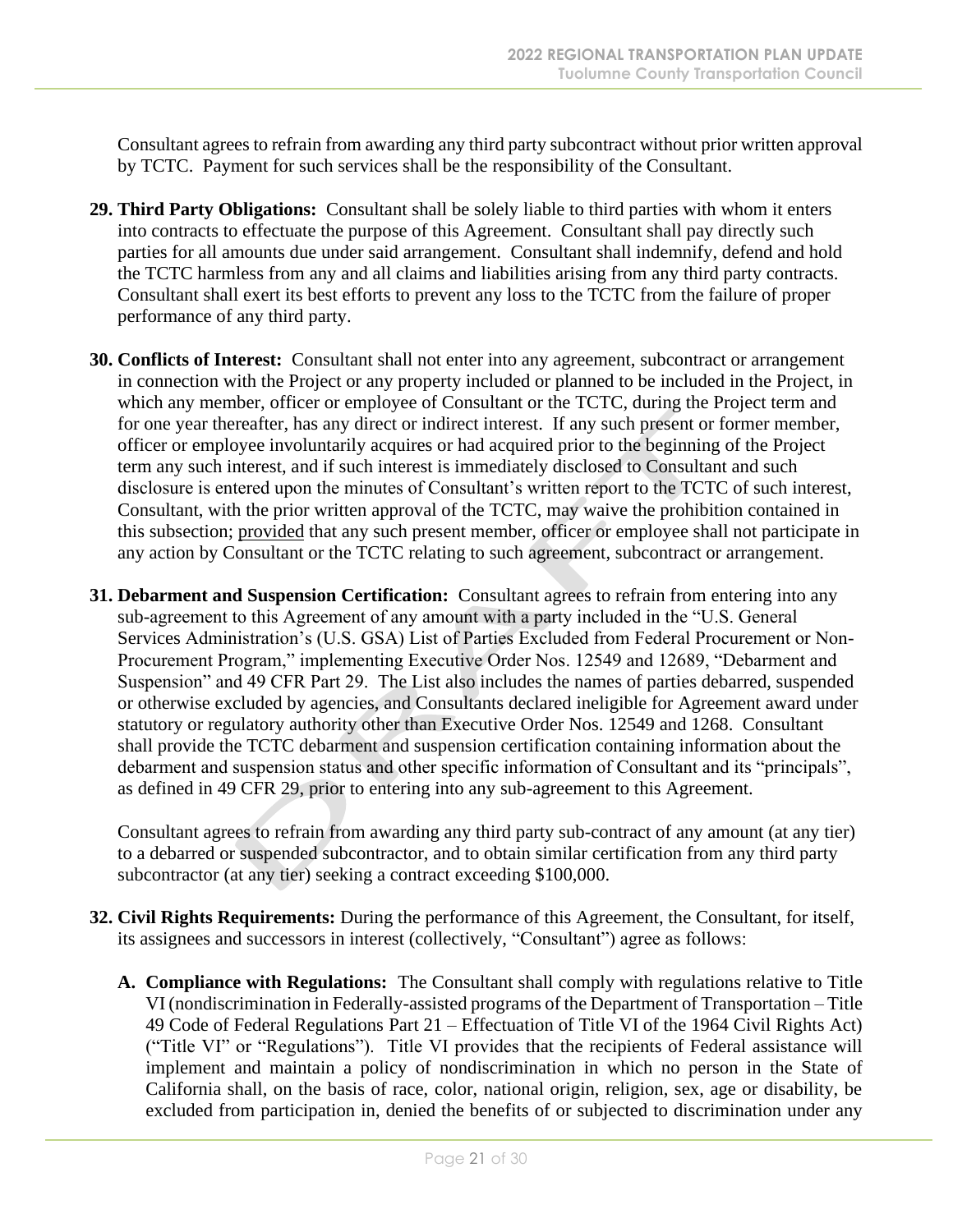program or activity by the recipients of Federal assistance or their assignees and successors in interest.

- **B. Nondiscrimination:** The Consultant, with regard to the work performed by it during the Agreement term shall act in accordance with Title VI. Specifically, the Consultant shall not discriminate on the basis of race, color, national origin, religion, sex, age or disability in the selection and retention of subcontractors, including procurement of materials and leases of equipment. The Consultant shall not participate either directly or indirectly in the discrimination prohibited by Section 21.5 of the U.S. DOT's regulations, including employment practices when the Agreement covers a program whose goal is employment.
- **C. Solicitations for Subcontracts, Including Procurements of Materials and Equipment:** In all solicitations, either by competitive bidding or negotiation by the Consultant for work to be performed under a subcontract, including procurements of materials or leases of equipment, each potential subcontractor or supplier shall be notified by the Consultant of the Consultant's obligations under this Agreement and the Regulations relative to nondiscrimination on the grounds of race, color or national origin. Consultant shall provide the TCTC documentation of such notifications.
- **D. Information and Reports:** The Consultant shall provide all information and reports required by the Regulations, or directives issued pursuant thereto, and shall permit access to its books, records, accounts, other sources of information, and its facilities as may be determined the TCTC, State or Federal Transit Administration (FTA) to be pertinent to ascertain compliance with such Regulations or directives. Where any information required of a Consultant is in the exclusive possession of another who fails or refuses to furnish this information, the Consultant shall so certify to the TCTC, State or FTA, as appropriate, and shall set forth what efforts it has made to obtain the information.
	- **E. Sanctions for Noncompliance:** In the event of the Consultant's noncompliance with the nondiscrimination provisions of this Agreement, the TCTC and/or State shall impose such Agreement sanctions as they or the FTA may determine to be appropriate, including, but not limited to:
		- 1) Withholding of payments due to the Consultant under this Agreement until the Consultant complies, and/or
		- 2) Cancellation, termination or suspension of this Agreement, in whole or in part.

**F. Incorporation of Provisions:** The Consultant shall include the provisions of these paragraphs (A) through (F) in every subcontract, including procurements of materials and leases of equipment, unless exempt by the Regulations or directives issued pursuant thereto. The Consultant will take such action with respect to any subcontractor or procurement as the TCTC, State or the FTA may direct as a means of enforcing such provisions including sanctions for noncompliance; provided, however, that in the event a Consultant becomes involved in, or is threatened with, litigation with a subcontractor or supplier as a result of such direction, the Consultant may request the TCTC and/or State to enter into such litigation to protect the interest of the TCTC and/or State, and, in addition, the Consultant may request the United States to enter into such litigation to protect the interests of the United States.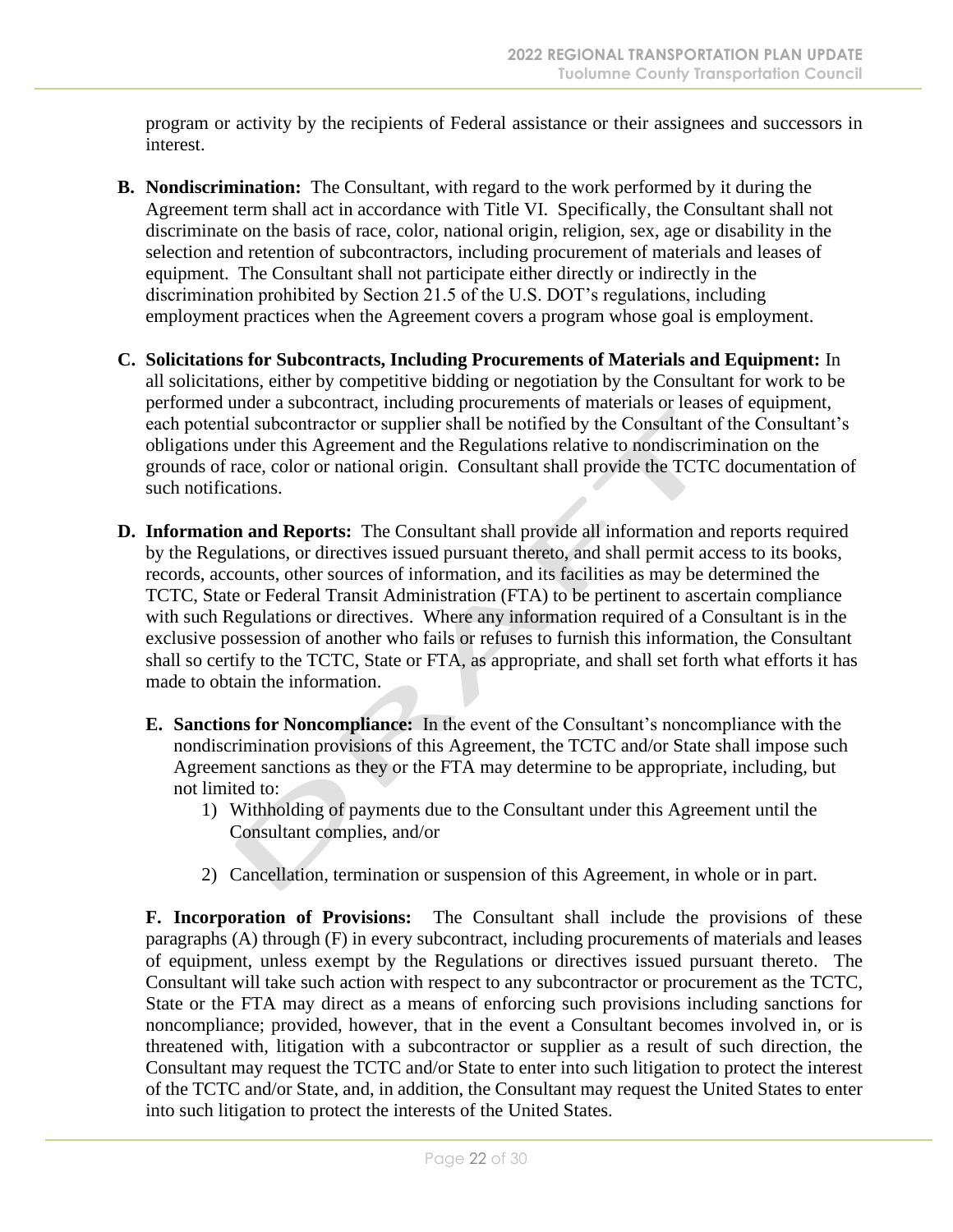**33. Health, Safety, Fire and Environmental Protection**: The Consultant and any subcontractor or agent shall comply with Federal, State and local requirements pertaining to safety, health, fire and environmental protection.

The Consultant shall comply with all applicable provisions of the California Occupational Safety and Health Act of 1973, including any amendments thereto, and the rules, standards, orders and regulations prescribed by the Occupational Safety and Health Standards Board and the Division of Industrial Safety in the California Department of Industrial Relations. Consultant shall further comply with all other applicable safety laws, ordinances and regulations.

In the event standards conflict, the standard providing the highest degree of protection and not in violation of any other applicable standard or law shall prevail.

- **34. Federal, State and Local Laws:** Consultant warrants and covenants that it shall fully and completely comply with all applicable Federal, State and local laws and ordinances, and all lawful orders, rules and regulations issued by any authority with jurisdiction in all aspects of its performance of this Agreement.
- **35. Governing Law:** The laws of the State of California shall govern the rights, obligations, duties and liabilities of the parties to this Agreement and shall also govern the interpretation of this Agreement.
- **36. Indemnification**: To the extent permitted by law, Contractor does hereby assume liability for, and agrees to defend, indemnify, protect, save and hold harmless the TCTC and its elected and appointed officials, officers, employees, agents and volunteers and its successors and assigns (collectively, TCTC) from and against any and all demands, losses, claims, costs, suits, liabilities, obligations damages, penalties, fines, actions, and expenses and disbursements (including legal fees and expenses) of any kind and nature imposed, asserted against, incurred or suffered by the TCTC by reason of damage, loss or injury (including death) of any kind or nature whatsoever to persons or property caused, or claimed or alleged to be caused, in whole or in part, by or in any way relating to or arising out of:
	- A. Any negligent or intentional act or action, or any neglect, omission or failure to act when under a duty to act on the part of Consultant or any of its officers, agents, servants, employees, subcontractors or subcontractors of any tier in its or their performance hereunder, except to the extent caused by the negligence or willful wrongful act of the TCTC; and,
	- B. any claim of patent or copyright infringement or publication of defamatory material, including the TCTC's failure to request removal of such material in connection with the services performed and/or work products provided under this Agreement by Consultant or any of its officers, agents, servants, employees, subcontractors or subcontractors of any tier; and,
	- C. a release by Consultant of any of its officers, agents, servants, employees, subcontractors or subcontractors of any tier in its or their performance hereunder of any substance or material defined or designated as a hazardous or toxic substance, material or waste by any Federal, State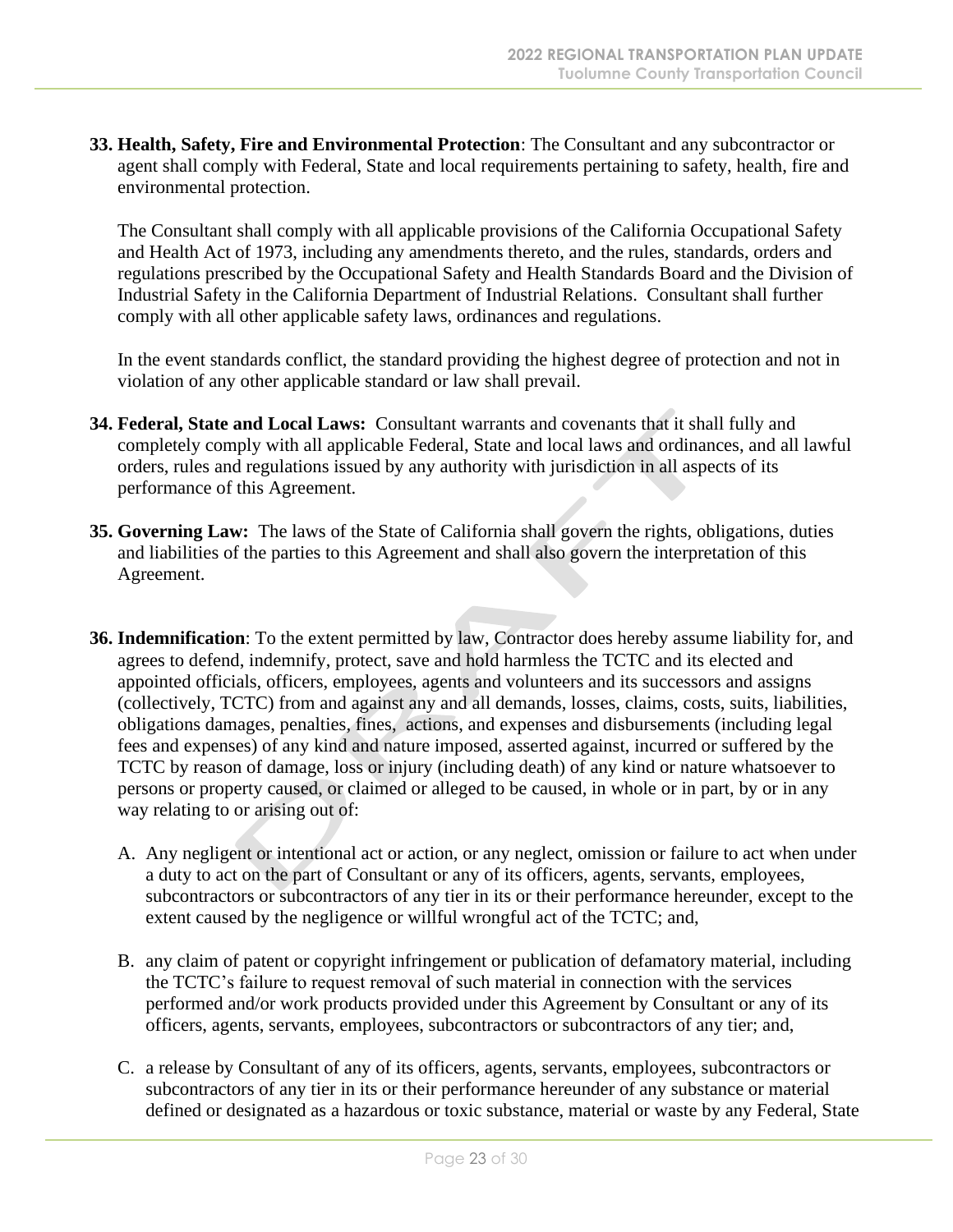or local law or environmental statute, regulation or ordinance presently in effect, or as amended or promulgated in the future, but only to the extent that such release is not proximately contributed to or caused by the TCTC.

Nothing set forth in this Agreement shall establish a standard of care for, or create any legal rights in, any person not a party to this Agreement.

If such indemnification becomes necessary, the legal Counsel for the TCTC shall have the absolute right and discretion to approve or disapprove of any and all counsel employed to defend the TCTC. This indemnification clause shall survive the termination or expiration of this Agreement.

- **37. Sanctions for Noncompliance**: In the event of the Consultant's noncompliance with the provisions of this Agreement, the TCTC shall impose such Agreement sanctions as it may determine to be appropriate, including, but not limited to:
	- A. Withholding of payments due to the Consultant under this Agreement until the Consultant complies to the TCTC's satisfaction, and/or
	- B. Cancellation, termination or suspension of this Agreement, in whole or in part.

#### **38. Termination of Agreement**

- **38.01 Acts Constituting Termination:** This Agreement shall commence on the date of its execution and shall continue until:
	- A. Voluntary or involuntary transfer or assignment by either party hereto without the prior written consent of the other party of any of the rights, titles or obligations set forth in this Agreement;
	- B. Mutual agreement of the parties hereto to terminate this Agreement;
	- C. Any default or breach of this Agreement by either party hereto which has not been cured within thirty (30) days after notice of such default by the other party, or such later time as is reasonably necessary if the default cannot be reasonably cured within such thirty (30) day period;
	- D. Written notice is delivered by either party to the other party ninety (90) days prior to the effective date of termination;
	- E. The TCTC may terminate this Agreement for convenience upon thirty (30) calendar days' written notice to Consultant.
- **38.02** Consultant shall be paid for all work performed through the date of termination at the rates set forth in the Rate Schedule in Exhibit B, and subject to the proportion of work completed and approved by the Executive Director.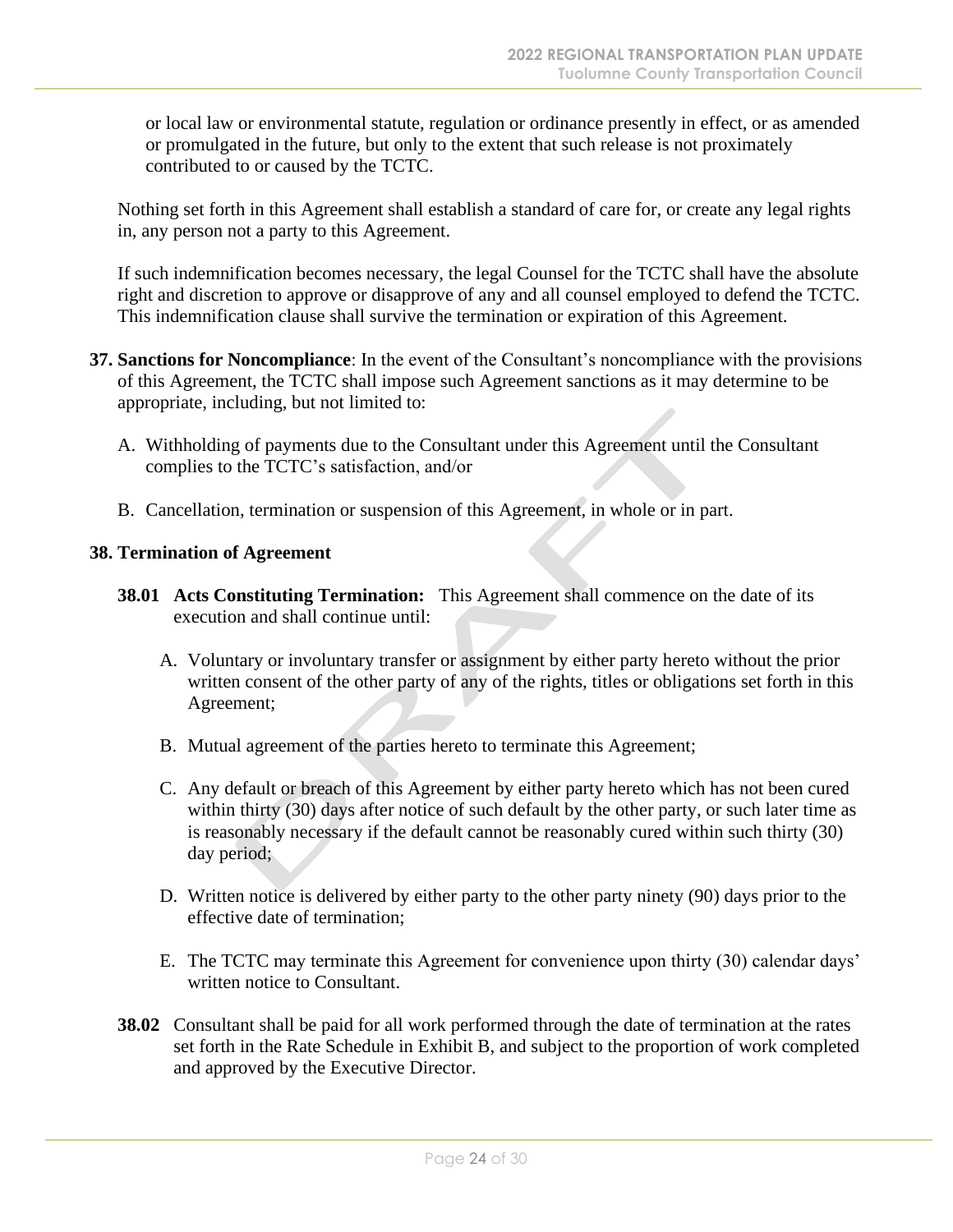Upon termination of this Agreement, all affairs undertaken or conducted pursuant to this Agreement shall be wound up and debts paid.

- **39. Breach:** If Consultant materially breaches the terms of this Agreement, the TCTC shall have the following remedies:
	- A. Immediately terminate the Agreement with Consultant;
	- B. Complete the unfinished work under any Work Orders with a different consultant;
	- C. Charge Consultant with the difference between the cost of completion of the unfinished work pursuant to any Work Orders and the amount that would otherwise be due Consultant, had Consultant completed the work; and/or
	- D. Allow the Consultant five (5) business days to diligently complete the correction.
- **40. Waiver:** A waiver by the TCTC of a breach or failure to perform hereunder shall not constitute a waiver of any subsequent breach or failure. No failure on the part of the TCTC to exercise any right or remedy hereunder shall operate as a waiver of any other right or remedy that party may have hereunder.
- **41. Disputes:** It is agreed by the parties hereto that unless otherwise expressly waived by them, any action brought to enforce any of the provisions hereof or for declaratory relief hereunder shall be filed and remain in a court of competent jurisdiction in the County of Tuolumne, State of California. The prevailing party shall be entitled to its reasonable attorneys' fees in any legal action to enforce the terms of this Agreement.
- **42. Amendments:** This Agreement may be amended or modified in any way by an instrument in writing, stating the amendment or modifications, signed by the parties hereto.
- **43. Survivorship:** Any responsibility of Consultant for warranties, insurance or indemnity with respect to this Agreement shall not be invalidated due to the expiration, termination or cancellation of this Agreement.
- **44. Severability:** If any term, covenant or condition of this Agreement is held by a court of competent jurisdiction to be invalid, the remainder of this Agreement shall remain in effect.
- **45. Successors and Assigns:** This Agreement is binding upon the TCTC and the Consultant and their successors. Except as otherwise provided herein, neither the TCTC nor the Consultant shall assign, sublet or transfer its respective interest in this Agreement or any part thereof without the prior written consent of the other.
- **46. Succession:** This Agreement shall be binding on and inure to the benefit of heirs, executors, administrators and assigns of the parties hereto.
- **47. Third Party Beneficiary:** Nothing in this Agreement is intended to, nor shall anything in this Agreement be construed to, benefit any third party.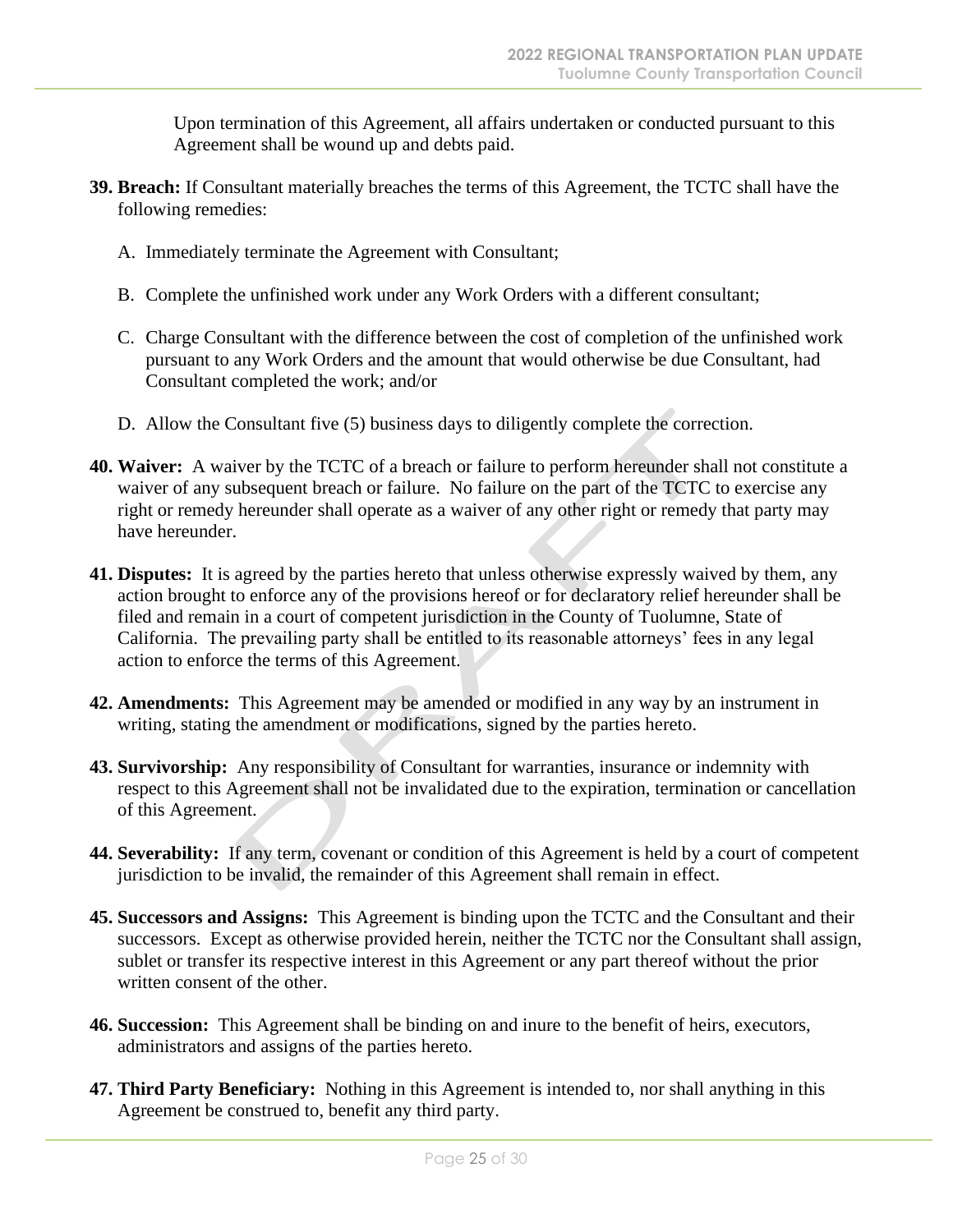- **48. Ambiguities:** The parties have each carefully reviewed this Agreement and have agreed to each term of this Agreement. Both parties have had the opportunity to engage counsel and negotiated the term of the Agreement. No ambiguity shall be presumed to be construed against either party.
- **49. Integration:** The Agreement Documents embody the entire agreement of the parties in relation to the scope of services herein described, and no other understanding whether verbal, written or otherwise exists between the parties.
- **50. Relationship Between the Parties:** Nothing in these Agreement Documents is intended to create, and nothing herein shall be considered as creating, any partnership, joint venture or agency relationship between the TCTC and Consultant.
- **51. Modification:** No waiver, alteration, modification or termination of this Agreement shall be valid unless made in writing and signed by the authorized parties hereof.
- **52. Headings and Subtitles**: Headings and subtitles to the Sections of this Agreement have been used for convenience only and do not constitute matter to be considered as interpreting this Agreement.
- **53. Sole and Only Agreement**: This instrument contains the sole and only agreement of the parties and correctly sets forth the rights, duties and obligations of each party to the other as of this date. Any prior agreements, policies, negotiations and/or representations are expressly set forth in this Agreement.
- **54. Acceptance of Agreement:** The undersigned, having read the foregoing, accept and agree to the terms set forth therein. No alteration or variation of the terms of this Agreement shall be valid unless made in writing and signed by the administrators for the parties hereto and no oral understanding or agreement not incorporated herein shall be binding on any of the parties thereto.

 $\bigcirc$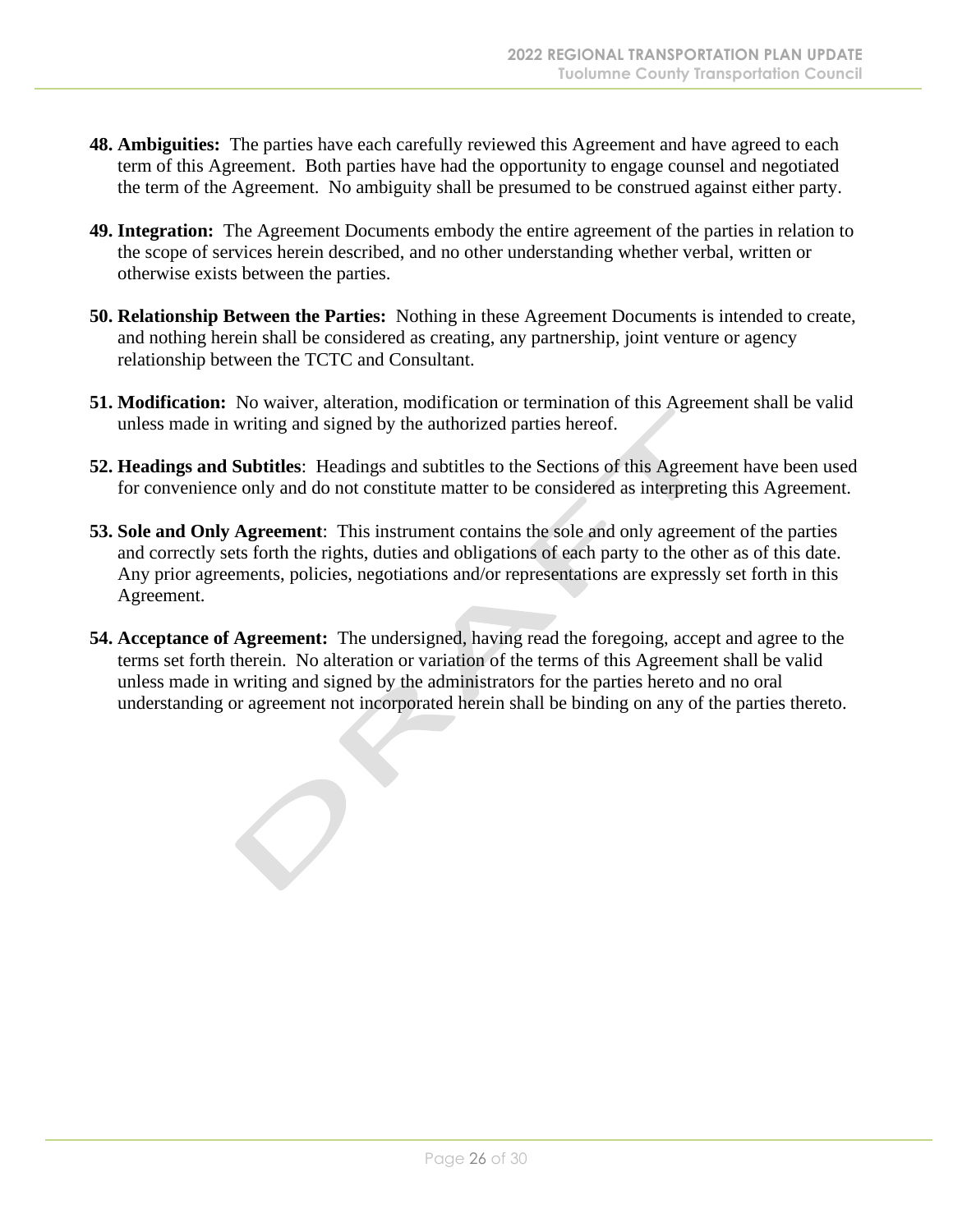*In witness hereof*, the parties have caused their authorized representatives to execute this Agreement on the

XX day of <u>XXXX</u>, 2022.

*For the Consultant:*

| Legal Name of Firm                                             | Signature                                                                             |
|----------------------------------------------------------------|---------------------------------------------------------------------------------------|
| <b>Street Address</b>                                          | Name (typed)                                                                          |
| City, State, Zip Code                                          | Title                                                                                 |
| For the TCTC:<br><b>Tuolumne County Transportation Council</b> | <b>Approval Recommended:</b>                                                          |
| Chair of the TCTC                                              | <b>Executive Director</b>                                                             |
|                                                                | <b>Approved as to Legal Form:</b><br><b>TCTC Legal Counsel</b><br>By: $\qquad \qquad$ |
|                                                                |                                                                                       |
|                                                                |                                                                                       |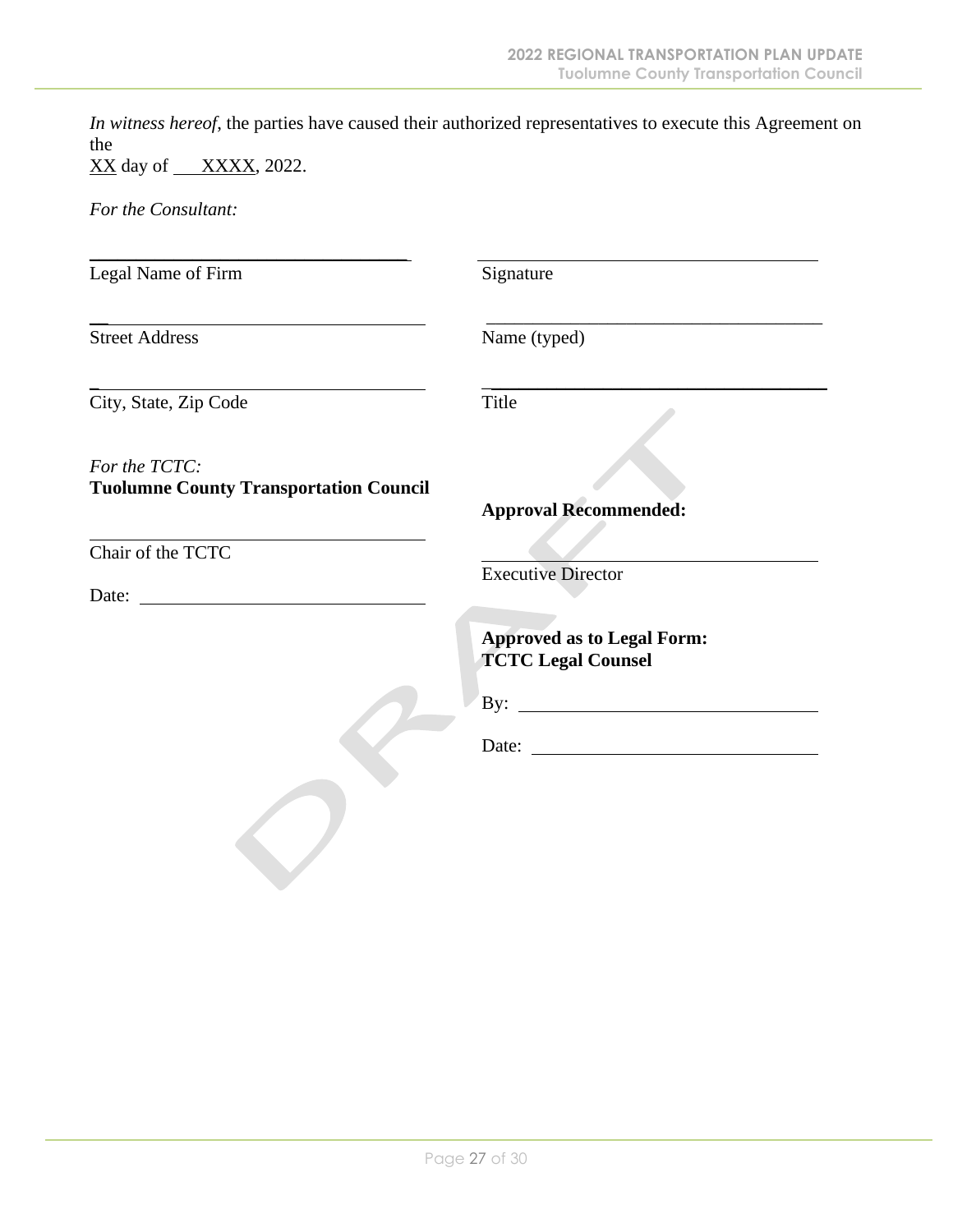#### **Exhibit A || Standard Insurance Requirements**

The Contractor shall provide at its own expense and maintain at all times the following insurance with insurance companies licensed in the State of California and shall provide evidence of such insurance, at least as broad as the coverage described below, to TCTC as may be required by the Risk Manager of TCTC. The Contractor's insurance policy(ies) shall be placed with insurer(s) with acceptable Best's rating of A:VII or with approval of the Risk Manager. The Contractor shall provide notice to the Risk Manager of TCTC by registered mail, return receipt requested, thirty (30) days prior to cancellation or material change for all of the following stated insurance policies:

- A. Workers' Compensation Coverage Worker's Compensation insurance as required by the State of California, with Statutory Limits, and Employer's Liability Insurance with limits of no less than \$1,000,000 per accident for bodily injury or disease (including requiring any authorized subcontractor to obtain such insurance for its employees).
- B. Commercial General Liability (GCL) Insurance Services Office Form CG 00 01 covering CGL on an "occurrence" basis, including products and completed operations, property damage, bodily injury and personal & advertising injury with limits no less than \$2,000,000 per occurrence. If a general aggregate limit applies, either the general aggregate limit shall apply separately to this project/location (ISO CG 25 03 or 25 04) or the general aggregate limit shall be twice the required occurrence limit.
- C. Automobile Liability Coverage ISO Form Number CA 00 01 covering any auto (Code 1), or if Contractor has no owned autos, hired, (Code 8) and non-owned autos (Code 9), with limit no less than \$1,000,000 per accident for bodily injury and property damage.
- D. Professional Liability (Errors and Omissions) Insurance appropriate to the Contractor's profession for protection against claims alleging negligent acts, errors or omissions which may arise from Contractor's operations under this Agreement, whether such operations be by Contractor or by its employees, subcontractors, or subconsultants, with limit no less than \$2,000,000 per occurrence or claim, \$2,000,000 aggregate. Contractor agrees to maintain the required coverage for a period of three (3) years after the expiration of this Agreement and any extensions thereof.

If the Contractor maintains broader coverage and/or higher limits than the minimums shown above, TCTC requires and shall be entitled to the broader coverage and/or the higher limits maintained by the contractor. Any available insurance proceeds in excess of the specified minimum limits of insurance and coverage shall be available to TCTC.

E. Policy Endorsements: Each general liability and automobile liability insurance policy shall be endorsed with the following specific provisions: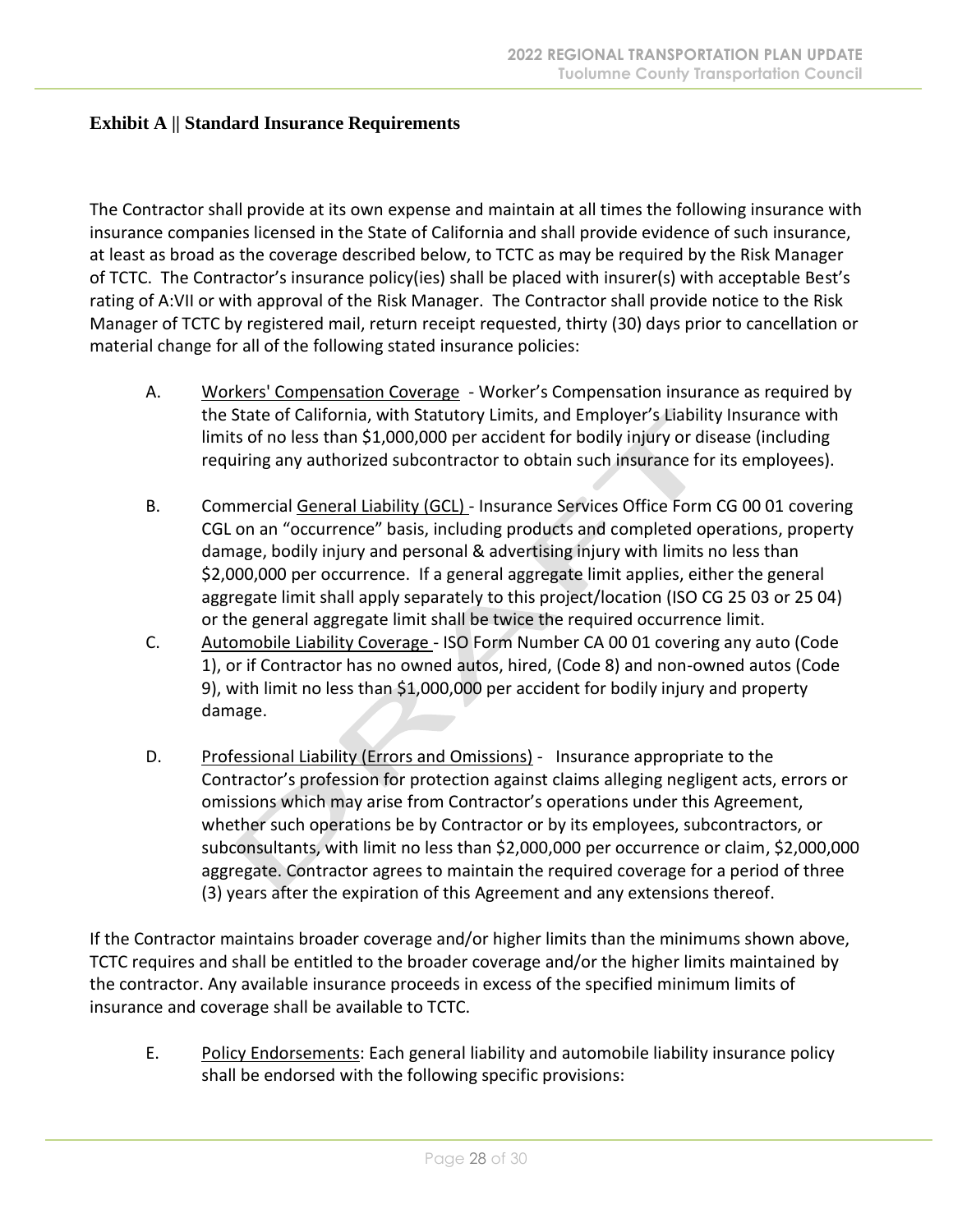- 1) The TCTC, its elected or appointed officers, officials, employees, agents and volunteers are to be covered as additional insureds ("TCTC additional insureds").
- 2) This policy shall be considered, and include a provision it is, primary as respects the TCTC additional insureds, and shall not include any special limitations to coverage provided to the TCTC additional insureds. Any insurance maintained by the TCTC, including any self-insured retention the TCTC may have; shall be considered excess insurance only and shall not contribute with it.
- 3) This insurance shall act for each insured and additional insured as though a separate policy had been written for each, except with respect to the limits of liability of the insuring company.
- 4) The insurer waives all rights of subrogation against the TCTC additional insureds.
- 5) Any failure to comply with reporting provisions of the policies shall not affect coverage provided to the TCTC additional insureds.
- 6) The insurance policy and endorsements shall not be suspended, voided, canceled or reduced in coverage or in limits except after thirty (30) days' written notice has been given to the Executive Director by registered mail, return receipt requested, at 2 South Green Street, Sonora, CA, 95370.
- F. Deductibles and Self-Insured Retentions: Any deductibles or self-insured retentions must be declared to and approved by the Risk Manager. At the TCTC's option, Consultant shall demonstrate financial capability for payment of such self-insured retentions.
- G. Evidence of Insurance: Consultant shall provide policies and certificates of insurance with original endorsements or other evidence of insurance coverage as required by the Risk Manager. Required evidence of insurance shall be filed with the Risk Manager on or before commencement of performance of this Agreement. Current evidence of insurance shall be kept on file with the Executive Director at all times during the term of this Agreement.
- H. Unsatisfactory Policies: If at any time any of the policies or endorsements be unsatisfactory as to form or substance, of if an issuing company shall be unsatisfactory, to the Risk Manager, a new policy or endorsement shall be promptly obtained and evidence submitted to the Risk Manager for approval.
- I. Failure to Comply: Upon failure to comply with any of these insurance requirements, this Agreement may be forthwith declared suspended or terminated. Failure to obtain